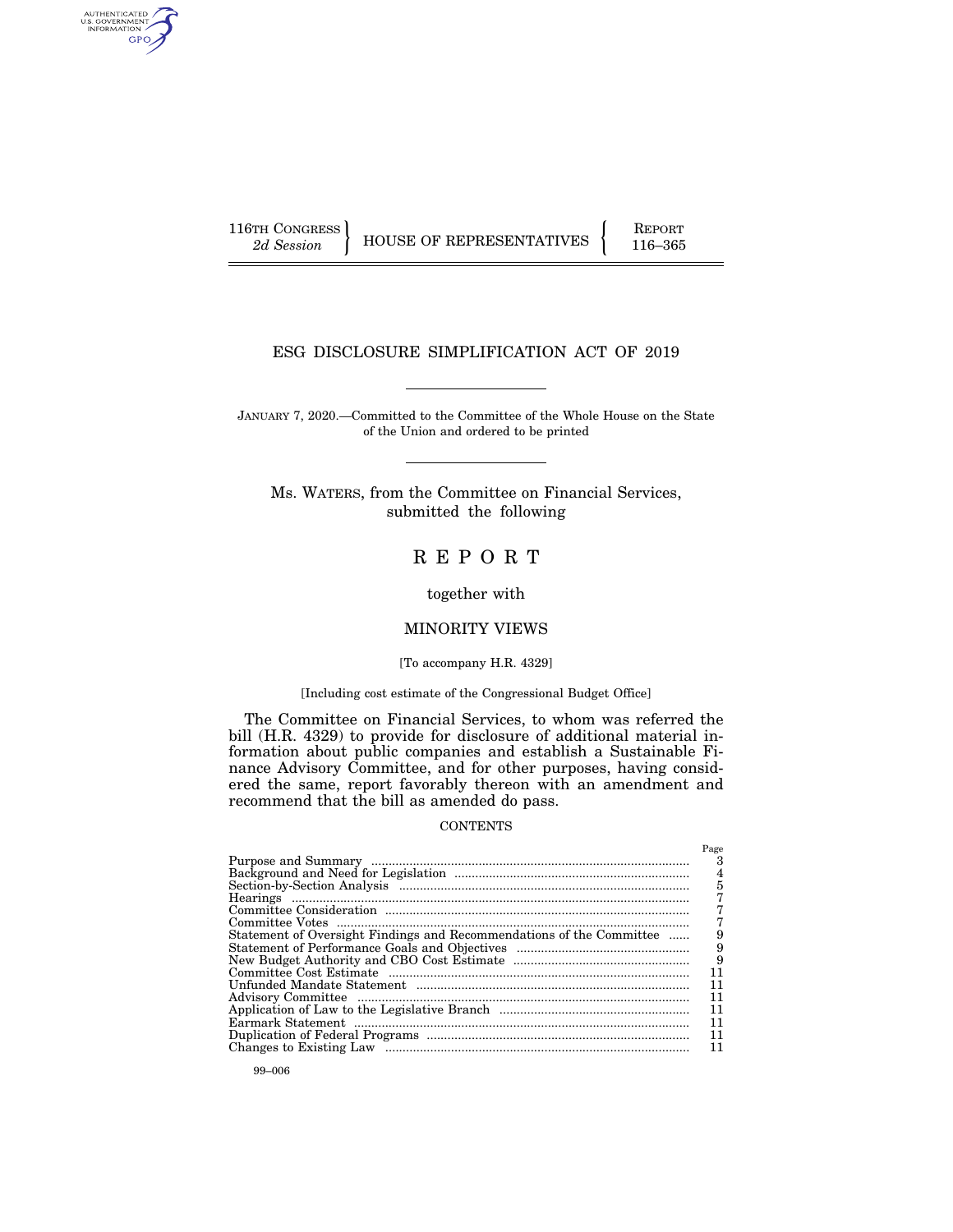The amendment is as follows:

Strike all after the enacting clause and insert the following:

*Be it enacted by the Senate and House of Representatives of the United States of America in Congress assembled,* 

#### **SECTION 1. SHORT TITLE.**

This Act may be cited as the "ESG Disclosure Simplification Act of 2019".

**SEC. 2. ESG DISCLOSURES.** 

(a) IN GENERAL.—Section 14 of the Securities Exchange Act of 1934 (15 U.S.C. 78n) is amended by adding at the end the following:

" $(1)$  IN GENERAL.—Each issuer the securities of which are registered under section 12 or that is required to file annual reports under section 15(d) shall disclose in any proxy or consent solicitation material for an annual meeting of the shareholders-

''(A) a clear description of the views of the issuer about the link between ESG metrics and the long-term business strategy of the issuer; and

''(B) a description of any process the issuer uses to determine the impact of ESG metrics on the long-term business strategy of the issuer.

''(2) ESG METRICS DEFINED.—In this subsection, the term 'ESG metrics' has the meaning given the term in part 210 of title 17, Code of Federal Regulations as amended pursuant to subsection (b) of the ESG Disclosure Simplification Act of 2019.''.

(b) RULEMAKING.—<br>(1) IN GENERAL. -The Securities and Exchange Commission (in this Act referred to as the ''Commission'') shall amend part 210 of title 17, Code of Federal Regulations (or any successor thereto) to—

(A) require each issuer, in any filing of the issuer described in such part that requires audited financial statements, to disclose environmental, social, and governance metrics (in this Act referred to as ESG metrics); and (B) define ESG metrics.

(2) SUSTAINABLE FINANCE ADVISORY COMMITTEE.—The Sustainable Finance Advisory Committee established pursuant to section 4(k) of the Securities and Exchange Act of 1934 shall, not later than 180 days after the date of the first meeting of such Committee, submit to the Commission recommendations about what ESG metrics the Commission should require issuers to disclose.

(3) MATERIALITY.—It is the sense of Congress that ESG metrics, as such term is defined by the Commission pursuant to paragraph (2), are de facto material for the purposes of disclosures under the Securities Exchange Act of 1934 and the Securities Act of 1933.

(4) INCORPORATION OF INTERNATIONAL STANDARDS.—When amending part 210 of title 17, Code of Federal Regulations (or any successor thereto) pursuant to paragraph (1), the Commission may, as the Commission determines appropriate, incorporate any internationally recognized, independent, multi-stakeholder environmental, social, and governance disclosure standards.

(5) LOCATION OF DISCLOSURE.—Any disclosure required by paragraph (1) may be included in a notes section of the filing.

(6) DELAY FOR SMALL ISSUERS.—The Commission may use a phased approach when applying any amendments made pursuant to paragraph (1) to small issuers and may determine the criteria by which an issuer qualifies as a small issuer for purposes of such phased approach.

#### **SEC. 3. SUSTAINABLE FINANCE ADVISORY COMMITTEE.**

Section 4 of the Securities Exchange Act of 1934 (15 U.S.C. 78d) is amended by adding at the end the following:

''(k) SUSTAINABLE FINANCE ADVISORY COMMITTEE.—

''(1) ESTABLISHMENT.—The Securities and Exchange Commission (in this subsection referred to as the 'Commission') shall establish a permanent advisory committee to be called the 'Sustainable Finance Advisory Committee' (in this subsection referred to as the 'Committee').

''(2) DUTIES OF COMMITTEE.—The Committee shall—

''(A) submit a report to the Securities and Exchange Commission not later

than 18 months after the date of the first meeting of the Committee that— ''(i) identifies the challenges and opportunities for investors associated with sustainable finance; and

"(ii) recommends policy changes to facilitate the flow of capital towards sustainable investments, in particular environmentally sustainable investments;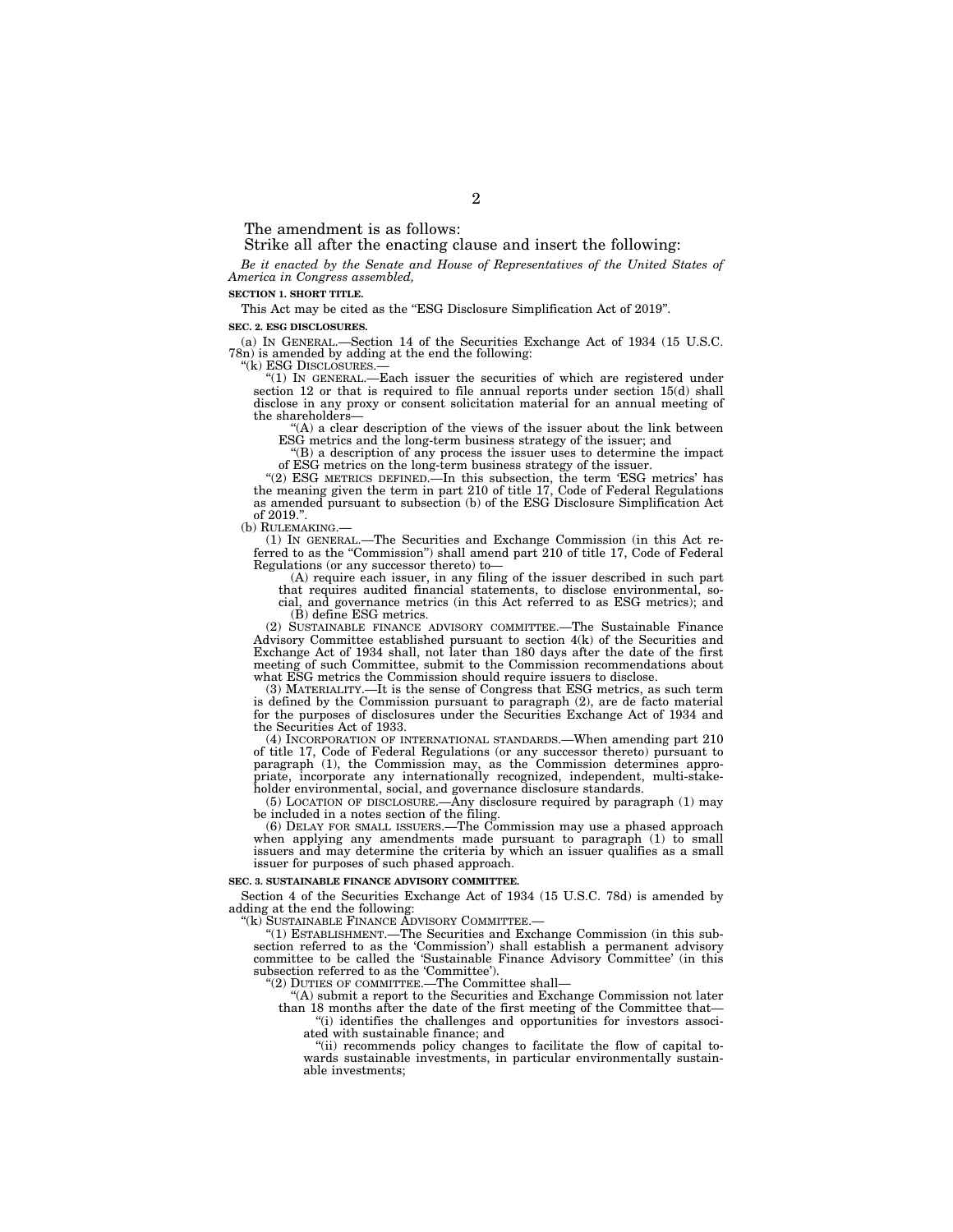''(B) when solicited, advise the Commission on sustainable finance; and  $\mathcal{C}(C)$  communicate with individuals and entities with an interest in sustainable finance.<br>"(3) MEMBERSHIP.

"(A) MEMBERS.—<br>"(i) IN GENERAL.—The Committee shall consist of no more than 20 members who shall each serve for one four-year term.

''(ii) REPRESENTATION.—Each member shall represent individuals and entities with an interest in sustainable finance, such as

''(I) experts on sustainable finance;

''(II) operators of financial infrastructure;

''(III) entities that provide analysis, data, or methodologies that facilitate sustainable finance;

''(IV) insurance companies, pension funds, asset managers, de-pository institutions, or credit unions; or

''(V) other financial institutions that intermediate investments in sustainable finance or manage risks related to sustainable development.

''(iii) REPRESENTATION OF INTERESTS.—A member may not represent a single individual or entity and shall represent types of individuals and entities with similar interests in sustainable finance.

''(B) SELECTION.—

''(i) IN GENERAL.—The Commission shall—

''(I) publish criteria for selection of members on the website of the Commission and in the Federal Register; and

''(II) solicit applications for membership on the website of the Commission and in the Federal Register.

''(ii) EQUAL SHARE.—From the individuals who submit applications for membership, each Commissioner of the Commission shall select an equal number of the members of the Committee.

"(C) PAY.—Members may not receive pay by reason of their service on the Committee but may receive travel or transportation expenses in accordance with applicable provisions under subchapter I of chapter 57 of title 5, United States Code.

''(D) MEMBER TRANSPARENCY.—The name of each member and the types of individuals and entities that such member represents shall be published on the website of the Commission.

''(E) STAFF.—The Committee shall be supported by staff from the Office of the Investor Advocate of the Commission that are dedicated to environmental, social and governance (in this subsection referred to as 'ESG') issues.

''(F) AUTHORIZATION OF APPROPRIATION.—There are authorized to be appropriated such sums as are necessary to finance costs associated with staff dedicated to ESG issues in the Office of the Investor Advocate of the Commission.

 $''(4)$  SUSTAINABLE FINANCE.—For the purposes of this subsection, the term 'sustainable finance' means the provision of finance with respect to investments taking into account environmental, social, and governance considerations.

''(5) SEC RESPONSE.—The Commission shall, not later than 6 months after the date on which the Committee submits a report to the Commission pursuant to paragraph  $(2)(A)$ , publish a response to such report.".

#### PURPOSE AND SUMMARY

On September 13, 2009, Representative Juan Vargas introduced H.R. 4329, the ESG Disclosure Simplification Act of 2019. H.R. 4329 requires the Securities and Exchange Commission (SEC) to issue rules requiring public companies to disclose certain environmental, social, and governance (ESG) metrics. The bill authorizes the SEC to delay the phase-in of these rules for small companies. The bill also requires public companies to disclose annually in their proxy statements a description of their views on the link between ESG metrics and long-term business performance, as well as the process the companies use to determine such impacts. Finally, this bill creates a Sustainable Finance Advisory Committee within the SEC, which would: make recommendations to the SEC on which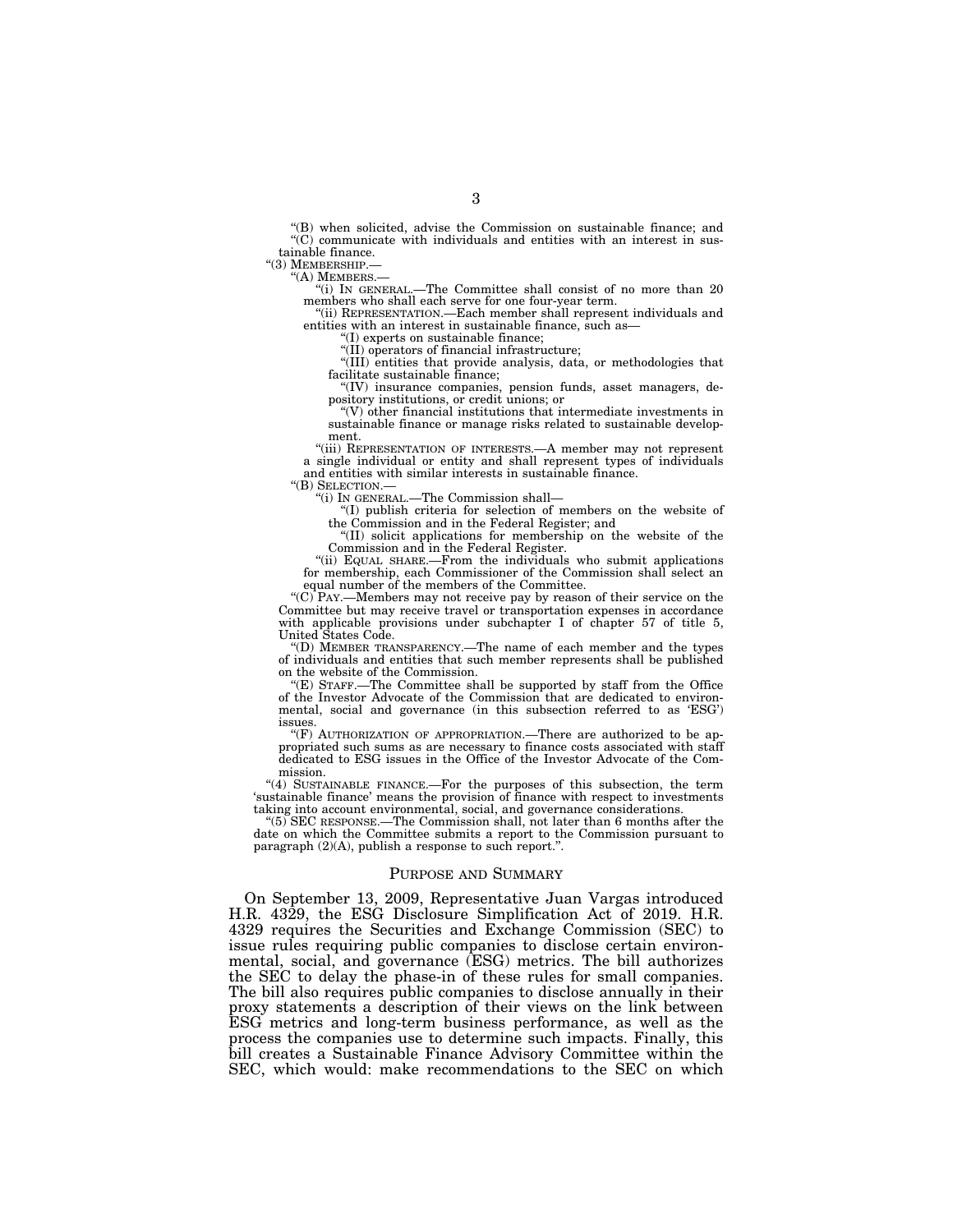ESG metrics public companies should be required to disclose; submit a report to the SEC that identifies challenges and opportunities for investors in sustainable finance and recommends policy changes that would facilitate the flow of capital toward sustainable investments; advise the SEC on sustainable finance; and communicate with individuals and entities with an interest in sustainable finance.

#### BACKGROUND AND NEED FOR LEGISLATION

Environmental, social, and governance (ESG) matters generally include issues relating to environmental sustainability, such as climate change; social issues such as human rights and labor practices; and governance issues such as gender, racial, and ethnic diversity at both the executive and board levels.

There is growing evidence that ESG disclosures are material to investors. In recent years, investors have increasingly been demanding more—and better—disclosure of ESG information from public companies.1 Many investors view ESG information as important not just for evaluating reputational risks, but for evaluating companies' financial performance as well.2 For example, Blackrock Investment Institute stated in a 2015 report that:

ESG factors cannot be divorced from financial analysis. We view a strong ESG record as a mark of operational and management excellence. Companies that score high on ESG measures tend to quickly adapt to changing environmental and social trends, use resources efficiently, have engaged (and, therefore, productive) employees, and face lower risks of regulatory fines or reputational damage.3

Moreover, credit rating agencies now incorporate EGS factors into their ratings methodologies—in fact, S&P has taken over 100 rating actions based on environmental and climate concerns.4

In recognition of the growing importance of ESG disclosures in the investment landscape, the International Organization of Securities Commissions (IOSCO) published a statement on January 18, 2019 emphasizing ''the importance for issuers of considering the inclusion of environmental, social and governance (ESG) matters when disclosing information material to investors' decisions."<sup>5</sup> However, while the SEC is a member of IOSCO, it was the only

<sup>1</sup>*See e.g.,* Donnelly Financial, *The Future of ESG and Sustainability Reporting: What Issuers Need to Know Right Now,* at 3 (November 14, 2018) (finding that 65% of institutional investors "often or always consider environmental and social issues in their investment decisions," and 95% "often or always consider governance issues—for all investments.").

<sup>95% &</sup>quot;often or always consider governance issues—for all investments.").<br><sup>2</sup> See e.g., Bank of America, ESG: Good Companies Can Make Good Stocks, at 1 (December<br>18, 2016) (finding that "[ESG] metrics have been strong indic 2017) (''Companies that score higher on ESG demonstrate better operational performance, with regards to both the level and the stability of returns.''). 3 Blackrock Investment Institute, *The Price of Climate Change: Global Warming's Impact on* 

Portfolios, at 7 (October 31, 2015).<br>
<sup>4</sup> Standard & Poor's, *How Does S&P Global Ratings Incorporate Environmental, Social, and<br>*  $Govername{R}$  *Social,*  $G$  *How Does S&P Global Ratings Incorporate Environmental, Social, and<br> Gover* 

cases.''). 5 IOSCO, *Statement on Disclosure of ESG Matters by Issuers,* at 1 (January 18, 2019), *avail-able at* https://www.iosco.org/library/pubdocs/pdf/IOSCOPD619.pdf.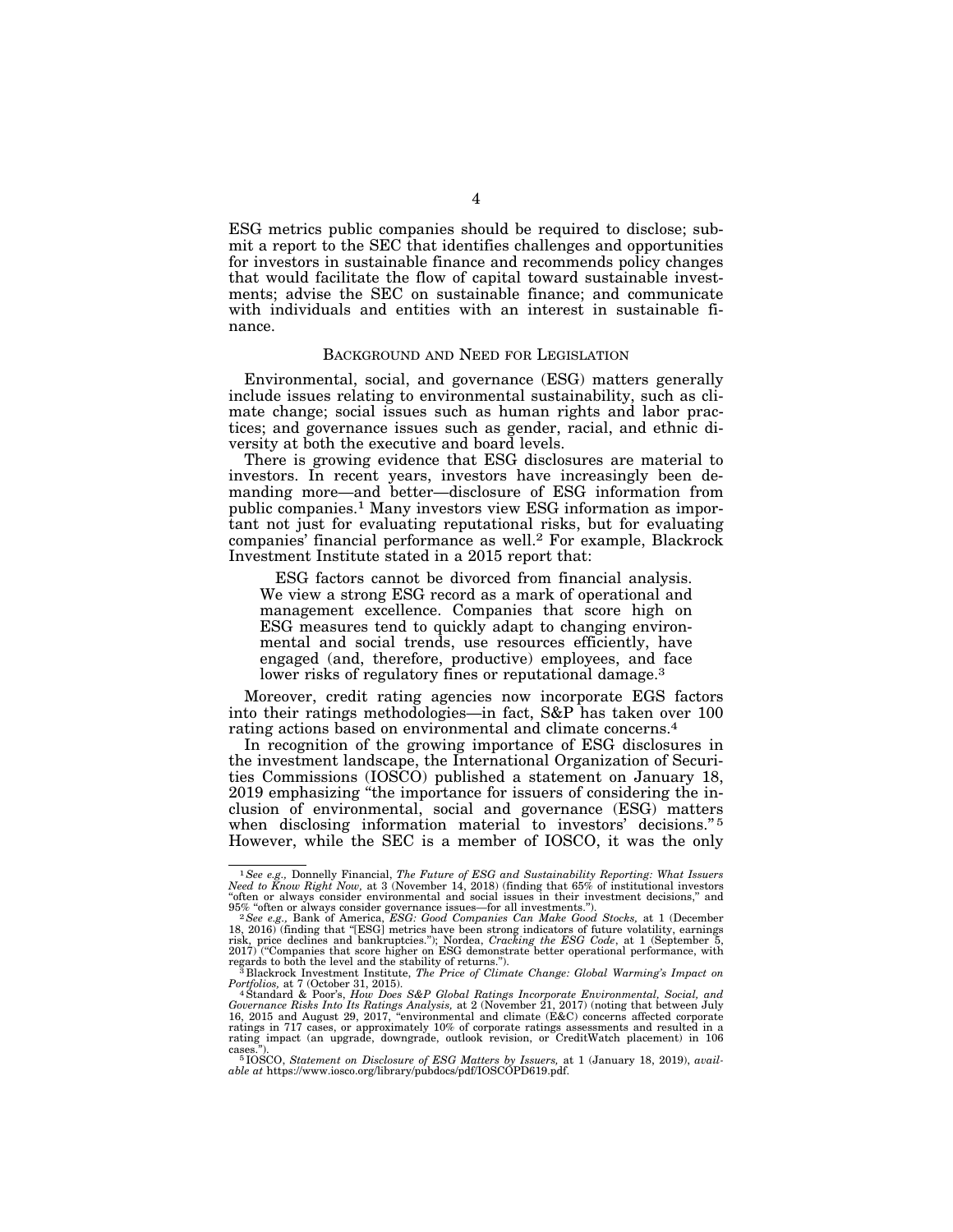member regulator not to sign on to the IOSCO statement on ESG disclosures.<sup>6</sup>

In October 2018, a coalition of large public pension funds, asset managers, law professors, and non-profit organizations filed a petition with the SEC for a rulemaking on ESG disclosures.7 The petition called on the SEC to develop a comprehensive ESG disclosure framework, and identified seven specific issues that the SEC could act on immediately: (1) climate risk; (2) annual ESG disclosures based on the Global Reporting Initiative (GRI) framework; (3) gender pay ratios; (4) human capital management; (5) human rights;  $(6)$  political spending; and  $(7)$  tax disclosure.<sup>8</sup>

In addition, over 2,300 investment managers, asset managers, and service providers representing over \$80 trillion in assets under management (AUM) are signatories to the UN-sponsored Principles for Responsible Investment (PRI), which commit these institutions to incorporating ESG factors into their investment decisions.9 Of these signatories, 458 are U.S. institutions, which collectively represent over \$40 trillion AUM.

In testifying before the Subcommittee on Investor Protection, Entrepreneurship, and Capital Markets, Tim Mohin, Chief Executive of the Global Reporting Initiative (GRI) noted that ''focusing strictly on short-term financial impacts will result in the exclusion of key issues such as human rights and greenhouse gas emissions from corporate disclosures. These exclusions would leave companies and investors exposed to risks which, over the long-term, can have significant financial implications.'' A representative for the California Public Employees Retirement System (CalPERS) also testified that the disclosures required in H.R. 4329 "are important to better understand companies' potential long-term performance and risks'' and that ''enhanced corporate reporting related to governance, risk, and compliance helps to put historical performance, as well as risks, opportunities, and prospects for the company into context'' and that this information ''will help investors understand a company's strategic objectives and its progress in meeting them.''

H.R. 4329 is supported by, among others, the Teachers Insurance and Annuity Association of America-College Retirement Equities Fund (TIAA–CREF), Decatur Capital Management, Principles for Responsible Investment (PRI), and the California Public Employees Retirement System (CalPERS).

### SECTION-BY-SECTION ANALYSIS

### *Section 1. Short title*

This section states that the title of the bill is the "ESG Disclosure Simplification Act of 2019.''

<sup>&</sup>lt;sup>6</sup> See id. at 1, n. 1.<br><sup>7</sup> Cynthia A. Williams, Jill E. Fisch, et al., *Request for Rulemaking on Environmental*, *Social*, *and Governance (ESG) Disclosure*, File No. 4–730 (October 1, 2018), *available at https:*//

www.sec.gov/rules/petitions/2018/petn4-730.pdf.<br><sup>8</sup>See *id.* at 13–16.<br>PRI is a non-profit organization, originally formed by the United Nations in 2006, that<br>brings together the world's investment community in order to pr and encourages investors to use responsible investment. *See* About the PRI, *available at* https:// www.unpri.org/pri/about-the-pri.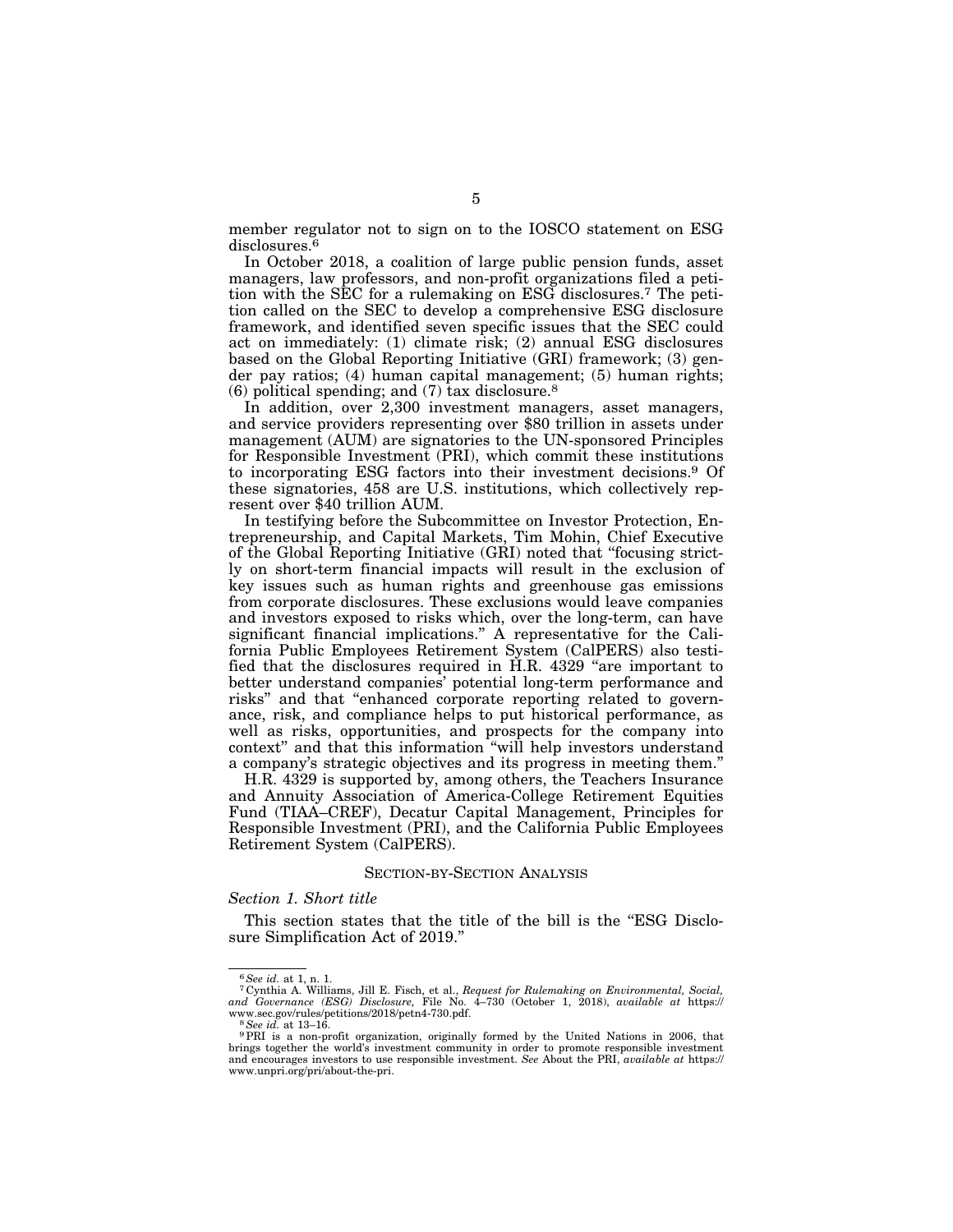### *Section 2. ESG disclosures*

Subsection (a) amends section 14 of the Securities Exchange Act of 1934 (15 U.S.C. 78n) by adding a new subsection (k). The new subsection (k) requires issuers that have registered securities or that file annual reports to disclose in any proxy or consent solicitation material for an annual shareholder meeting: a clear description of the link between environmental, social, and governance (ESG) metrics and the issuer's long-term business strategy; and any process the issuer uses to determine the impact of these ESG metrics on its long-term business strategy.

Paragraph (1) of subsection (b) requires the Securities and Exchange Commission to promulgate rules to define and require the disclosure of ESG metrics.

Paragraph (2) requires that the Sustainable Finance Advisory Committee created by the amendments contained in Section 3 of this Act to submit to the SEC recommendations regarding what ESG metrics the SEC should require issuers to disclose within 180 days of its first meeting.

Paragraph (3) states that ESG metrics defined by the SEC are de facto material for disclosure purposes.

Paragraph (4) allows the SEC to incorporate any internationally recognized, independent, multi-stakeholder environmental, social, and governance disclosure standards.

Paragraph (5) allows the SEC to incorporate any internationally recognized, independent, multi-stakeholder environmental, social, and governance disclosure standards.

Paragraph (6) allows the SEC to use a phased approach for small issuers and to determine the criteria used to determine when an issuer qualifies as a small issuer.

### *Section 3. Sustainable Finance Advisory Commission*

This section amends section 4 of the Securities and Exchange Act of 1934 (15 U.S.C. 78d) by adding a new subsection (k). The new subsection (k) establishes a permanent advisory committee to be called the Sustainable Finance Advisory Committee and sets forth the duties and membership of the Committee.

Within 18 months after the Committee's first meeting, the Committee shall issue a report that identifies challenges and opportunities for investors associated with sustainable finance and recommends policy changes that facilitate the flow of capital towards sustainable investments, particularly environmentally sustainable investments. This Sustainable Advisory Committee shall also advise the SEC on sustainable finance and communicate with interested individuals and entities.

The Committee will consist of no more than 20 members, who shall each serve for one four-year term. Without representing single individuals or entities, each member will represent types of individuals and entities with similar interests in sustainable finance, such as: experts on sustainable finance; operators of financial infrastructure; entities that provide analysis, data, or methodologies that facilitate sustainable finance; insurance companies, pension funds, asset managers, depository institutions, credit unions, or other financial institutions.

The SEC shall publish the criteria utilized for selection of members and shall solicit applications on the SEC's website and in the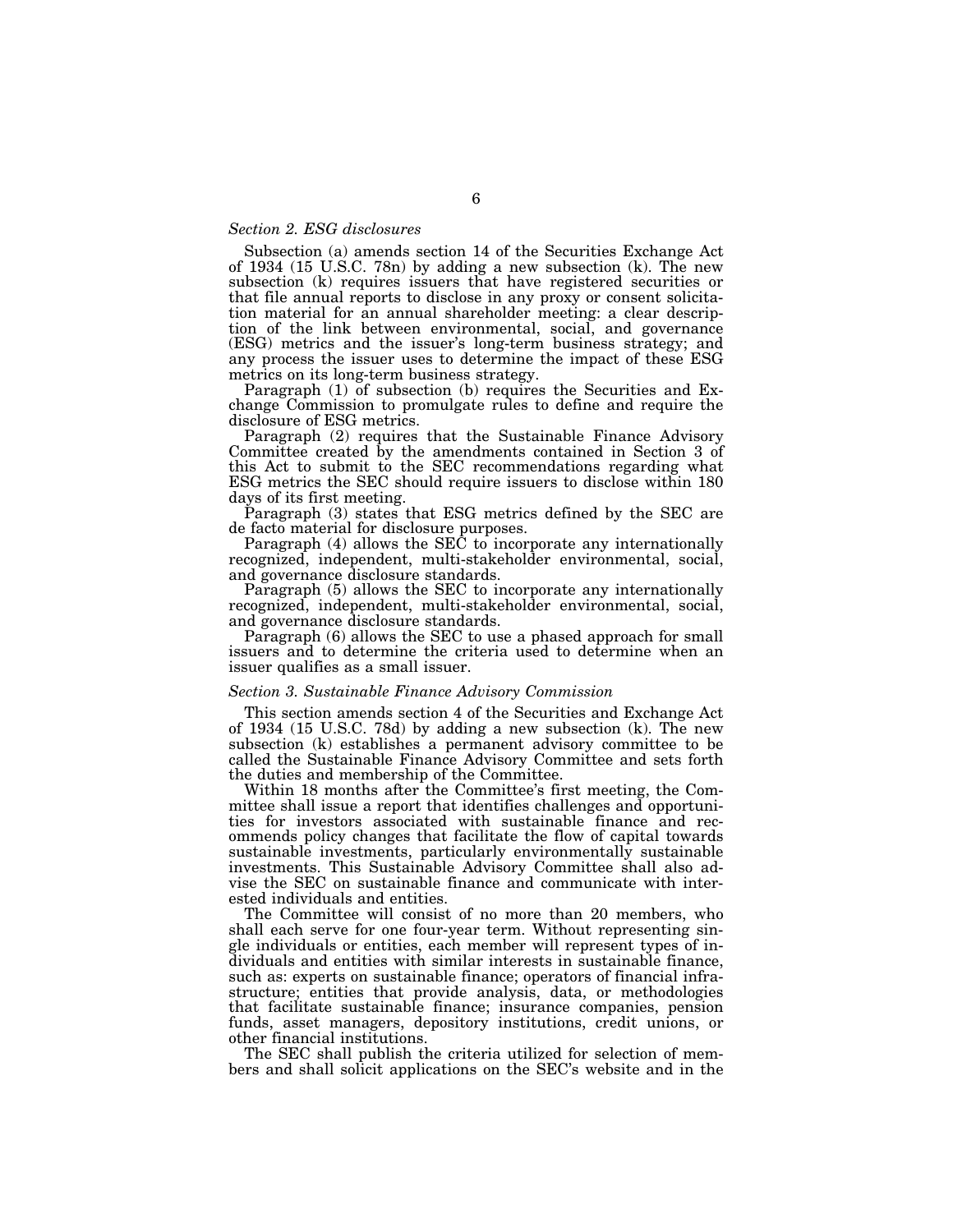Federal Register. Each SEC Commissioner shall select an equal number of members of the Committee.

Members of the Committee may not receive pay for their position on the Committee but may receive travel or transportation expenses.

The name of each member and the types of individuals and entities the Member represents shall be published on the SEC's website.

The SEC's Office of the Investor Advocate staff will support the Committee. Funds necessary to finance costs associated with these staff are authorized to be appropriated.

The term 'sustainable finance' is defined as the provision of finance with respect to investments taking into account environmental, social, and governance considerations.

The SEC shall publish a response to the Committee report within 6 months of the report's submission to the Commission.

#### **HEARINGS**

For the purposes of section 103(i) of H. Res. 6 for the 116th Congress, the Subcommittee on Investor Protection, Entrepreneurship, and Capital Markets of the Committee on Financial Services held a hearing on July 10, 2019, entitled: ''Building a Sustainable and Competitive Economy: An Examination of Proposals to Improve Environmental, Social, and Governance Disclosures,'' to consider the ESG Disclosure Simplification Act. Testifying at the hearing were Tim Mohin, Chief Executive, Global Reporting Initiative (GRI), James Andrus, Investment Manager-Financial Markets, Sustainable Investment, CalPERS Investment Office, the Honorable Paul S. Atkins, Chief Executive Officer, Patomak Global Partners, Degas A. Wright, CFA, Chief Executive Officer, Decatur Capital Management, Inc., and Mindy S. Lubber, President and Chief Executive Officer, Ceres.

#### COMMITTEE CONSIDERATION

The Committee on Financial Services met in open session on, and ordered H.R. 4329 to be reported favorably to the House with an amendment in the nature of a substitute by a vote of 31 yeas and 22 nays, a quorum being present.

### COMMITTEE VOTES AND ROLL CALL VOTES

In compliance with clause 3(b) of rule XIII of the Rules of the House of Representatives, the Committee advises that the following roll call votes occurred during the Committee's consideration of H.R. 4329.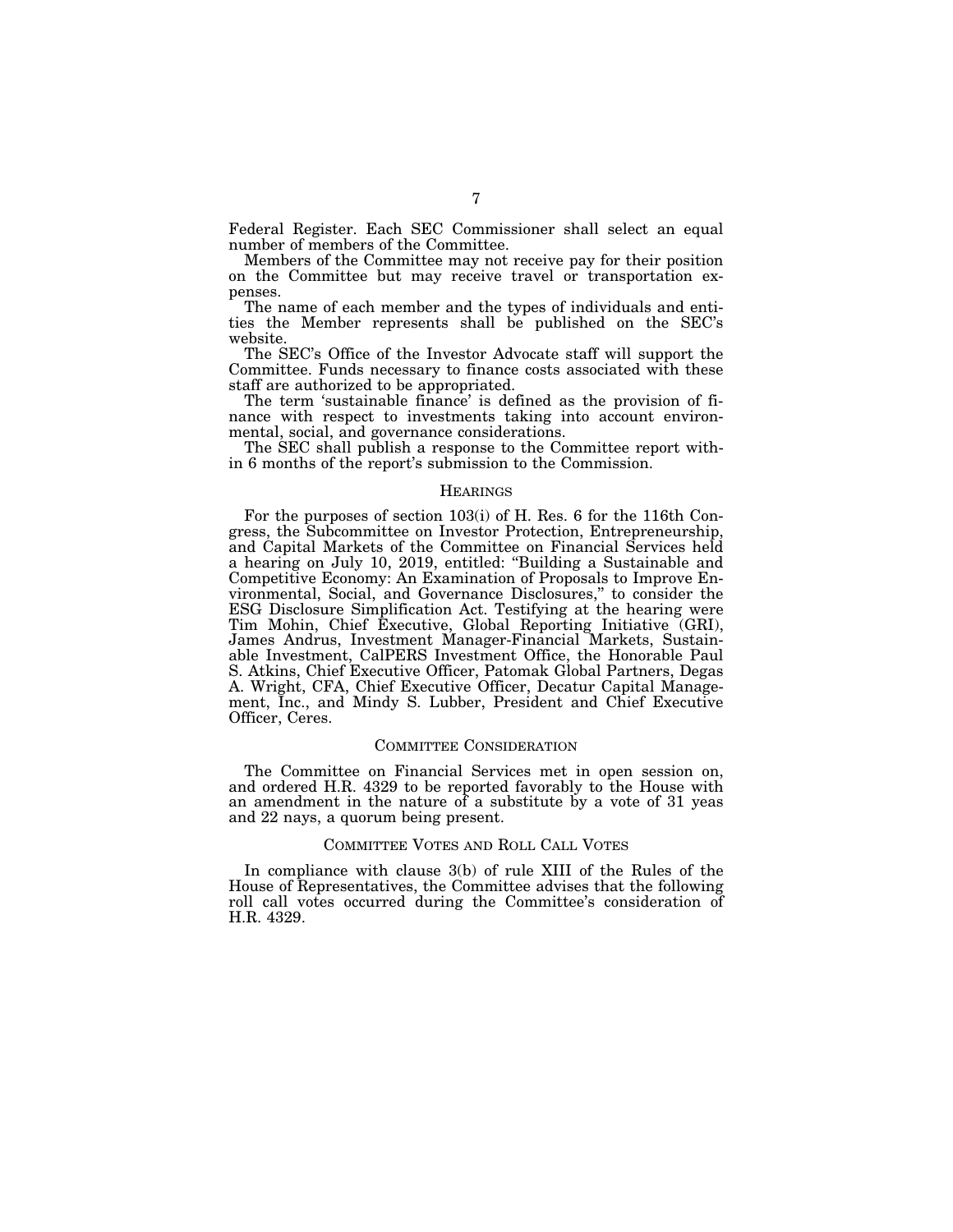| Present | Representatives               | Ayes                         | Nays                    |
|---------|-------------------------------|------------------------------|-------------------------|
|         | Ms. Waters, Chairwoman        | X                            |                         |
|         | Mrs. Maloney                  | X                            |                         |
|         | Ms. Velázquez                 | $\overline{\mathbf{x}}$      |                         |
|         | Mr. Sherman                   | X                            |                         |
|         | Mr. Meeks                     | $\overline{\mathbf{x}}$      |                         |
|         | Mr. Clay                      | $\bar{x}$                    |                         |
|         | Mr. Scott                     | $\bar{\mathbf{x}}$           |                         |
|         | Mr. Green                     | $\overline{\mathbf{x}}$      |                         |
|         | Mr. Cleaver<br>Mr. Perimutter | X<br>$\overline{\mathbf{x}}$ |                         |
|         | Mr. Himes                     | $\bar{\mathbf{x}}$           |                         |
|         | Mr. Foster                    | X                            |                         |
|         | Mrs. Beatty                   |                              |                         |
|         | Mr. Heck                      | X                            |                         |
|         | Mr. Vargas                    | $\bar{x}$                    |                         |
|         | Mr. Gottheimer                | $\overline{\mathbf{x}}$      |                         |
|         | Mr. Gonzalez (TX)             | X                            |                         |
|         | Mr. Lawson                    | $\bar{\mathrm{x}}$           |                         |
|         | Mr. San Nicolas               |                              |                         |
|         | Ms. Tlaib                     | X                            |                         |
|         | Ms. Porter                    | X                            |                         |
|         | Ms. Axne                      | X                            |                         |
|         | Mr. Casten                    | $\overline{x}$               |                         |
|         | Ms. Pressley                  | $\overline{x}$               |                         |
|         | Mr. McAdams                   | $\overline{\mathbf{x}}$      |                         |
|         | Ms. Ocasio-Cortez             | X                            |                         |
|         | Ms. Wexton                    | X                            |                         |
|         | Mr. Lynch                     | X<br>X                       |                         |
|         | Ms. Gabbard<br>Ms. Adams      |                              |                         |
|         | Ms. Dean                      | X                            |                         |
|         | Mr. Garcia (IL)               | X                            |                         |
|         | Ms. Garcia (TX)               | X                            |                         |
|         | Mr. Phillips                  | $\overline{\mathbf{x}}$      |                         |
| 34      |                               |                              |                         |
|         | Mr. McHenry, Ranking Member   |                              | X                       |
|         | Mrs. Wagner                   |                              | х                       |
|         | Mr. King                      |                              |                         |
|         | Mr. Lucas                     |                              | X                       |
|         | Mr. Posey                     |                              | X                       |
|         | Mr. Luetkemeyer               |                              | $\overline{\mathbf{x}}$ |
|         | Mr. Duffy                     |                              |                         |
|         | Mr. Huizenga                  |                              | X                       |
|         | Mr. Stivers                   |                              | X<br>X                  |
|         | Mr. Barr<br>Mr. Tipton        |                              | X                       |
|         | Mr. Williams                  |                              | X                       |
|         | Mr. Hill                      |                              | X                       |
|         | Mr. Emmer                     |                              | X                       |
|         | Mr. Zeldin                    |                              |                         |
|         | Mr. Loudermilk                |                              | $\frac{x}{x}$           |
|         | Mr. Mooney                    |                              | $\overline{x}$          |
|         | Mr. Davidson                  |                              | X                       |
|         | Mr. Budd                      |                              | X                       |
|         | Mr. Kustoff                   |                              | X                       |
|         | Mr. Hollingsworth             |                              | $\overline{x}$          |
|         | Mr. Gonzalez (OH)             |                              | X                       |
|         | Mr. Rose                      |                              | X                       |
|         | Mr. Steil                     |                              | X                       |
|         | Mr. Gooden                    |                              | X                       |
| 26      | Mr. Riggleman                 |                              |                         |
|         |                               |                              |                         |

**Committee on Financial Services**<br>Full Committee<br>116th Congress (1st Session)

### Date: 9/18/2019

Measure \_\_\_\_\_\_ H.R. 4329 (Final Passage)

Amendment No.

Offered by: \_\_\_\_ Mr. Vargas

| Agreed<br>To  | Yes | No   | Prsnt | Wdrn |
|---------------|-----|------|-------|------|
| Voice<br>Vote |     | Ayes |       | Nays |

| Record |                 |
|--------|-----------------|
| Vote   |                 |
|        | 31 Ayes-22 Noes |
|        |                 |

8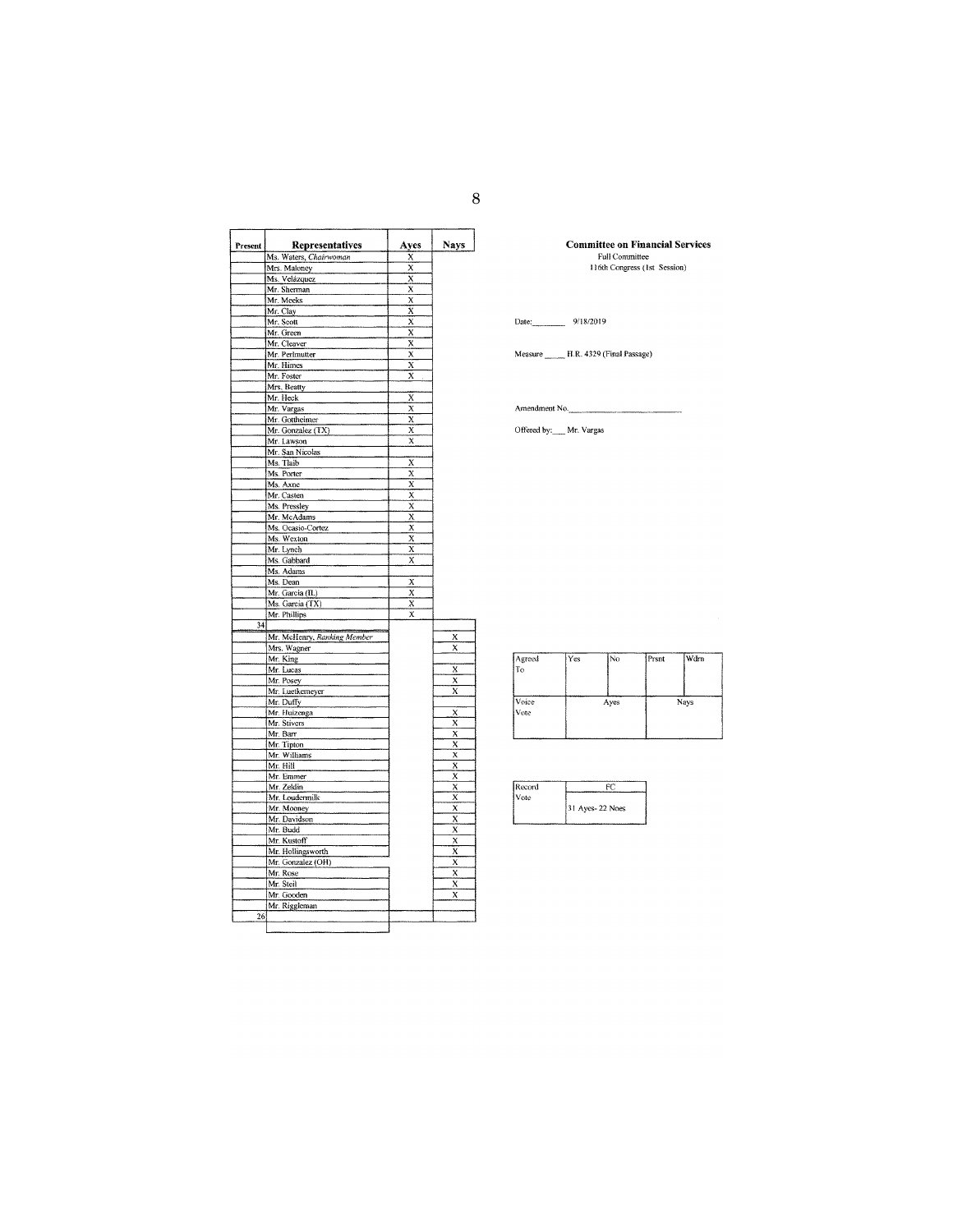### STATEMENT OF OVERSIGHT FINDINGS AND RECOMMENDATIONS OF THE COMMITTEE

In compliance with clause  $3(c)(1)$  of rule XIII and clause  $2(b)(1)$ of rule X of the Rules of the House of Representatives, the Committee's oversight findings and recommendations are reflected in the descriptive portions of this report.

### STATEMENT OF PERFORMANCE GOALS AND OBJECTIVES

Pursuant to clause  $(3)(c)$  of rule XIII of the Rules of the House of Representatives, the goals of H.R. 4329 are to ensure that the Securities Exchange Act requires ESG disclosures.

### NEW BUDGET AUTHORITY AND CBO COST ESTIMATE

Pursuant to clause 3(c)(2) of rule XIII of the Rules of the House of Representatives and section 308(a) of the *Congressional Budget Act of 1974*, and pursuant to clause 3(c)(3) of rule XIII of the Rules of the House of Representatives and section 402 of the *Congressional Budget Act of 1974,* the Committee has received the following estimate for H.R. 4329 from the Director of the Congressional Budget Office:

### U.S. CONGRESS, CONGRESSIONAL BUDGET OFFICE, *Washington, DC, November 20, 2019.*

Hon. MAXINE WATERS, *Chairwoman, Committee on Financial Services, House of Representatives, Washington, DC.* 

DEAR MADAM CHAIRWOMAN: The Congressional Budget Office has prepared the enclosed cost estimate for H.R. 4329, the ESG Disclosure Simplification Act of 2019.

If you wish further details on this estimate, we will be pleased to provide them. The CBO staff contact is David Hughes.

Sincerely,

PHILLIP L. SWAGEL, *Director.* 

Enclosure.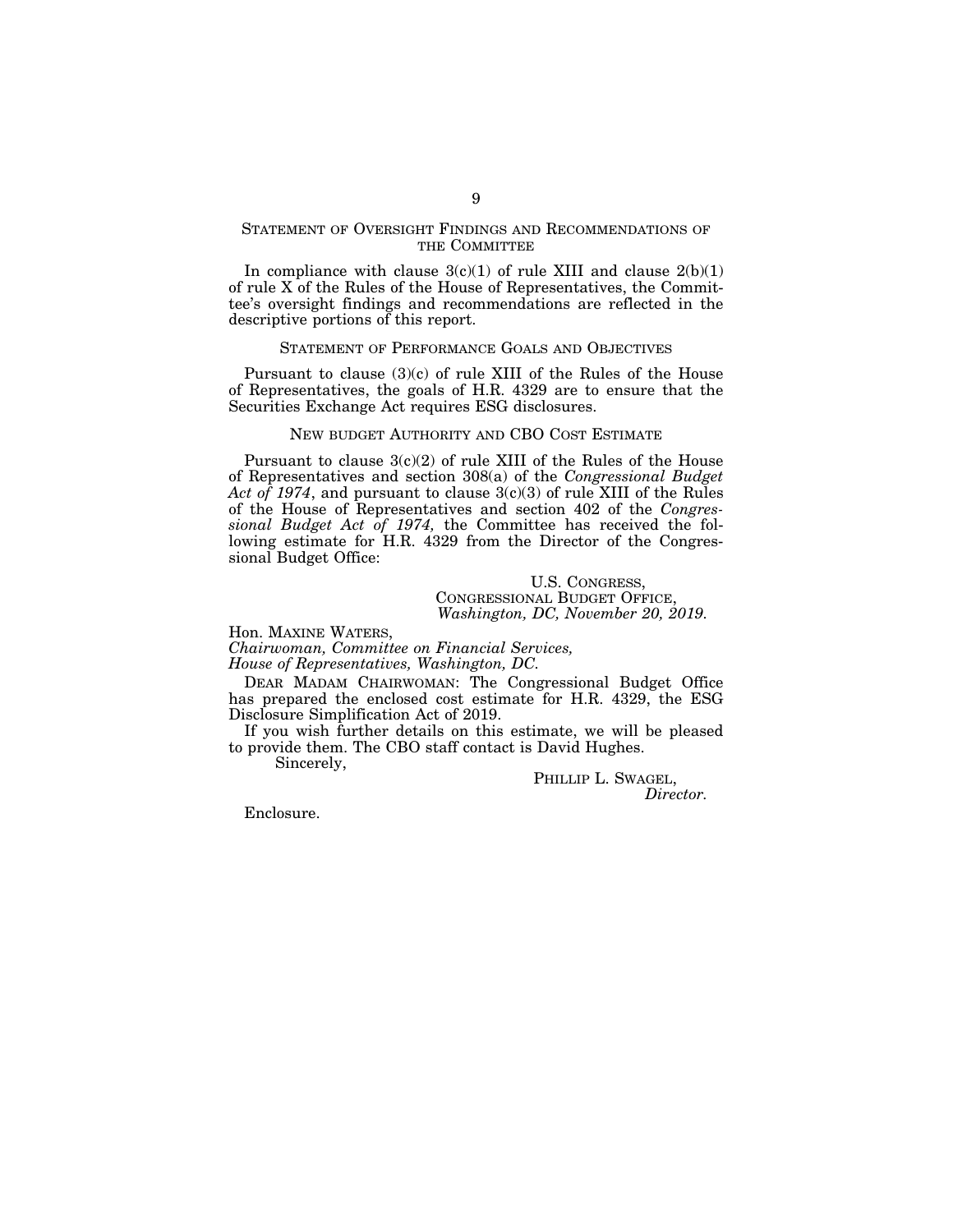| By Fiscal Year, Millions of Dollars                                                                  | 2020 | 2020-2024                           | 2020-2029                         |  |
|------------------------------------------------------------------------------------------------------|------|-------------------------------------|-----------------------------------|--|
| Direct Spending (Outlays)                                                                            |      |                                     |                                   |  |
| Revenues                                                                                             | Ω    | o                                   |                                   |  |
| Deficit Effect                                                                                       | n    | n                                   | п                                 |  |
| <b>Spending Subject to</b><br><b>Appropriation (Outlays)</b>                                         | ÷    | ÷                                   | not estimated                     |  |
| Statutory pay-as-you-go<br>procedures apply?                                                         | No   | <b>Mandate Effects</b>              |                                   |  |
| Increases on-budget deficits in any<br>of the four consecutive 10-year<br>periods beginning in 2030? |      | Contains intergovernmental mandate? | No.                               |  |
|                                                                                                      | No.  | Contains private-sector mandate?    | Yes, Cannot<br>Determine<br>Costs |  |

H.R. 4329 would require the Securities and Exchange Commission (SEC) to issue rules that define environmental, social, and governance (ESG) metrics and require publicly traded companies to disclose their views about those metrics to their shareholders and the SEC annually. The SEC also would be required to establish a permanent advisory committee, composed of up to 20 members, to advise the agency on sustainable finance issues.

Using information from the SEC, CBO estimates that implementing H.R. 4329 would cost \$6 million over the 2020–2024 period for the SEC to issue rules and support the advisory committee. However, because the SEC is authorized to collect fees each year to offset its annual appropriation, CBO expects that any net change in discretionary spending over the 2020–2024 period would be negligible, assuming appropriation actions consistent with that authority.

By requiring publicly traded companies to disclose ESG metrics to shareholders and the SEC, H.R. 4329 would impose a privatesector mandate as defined in the Unfunded Mandates Reform Act (UMRA). The mandate's costs would equal the expenses incurred by those companies to comply with the new disclosure requirement. Because the SEC has not issued the rules required by the bill, CBO cannot determine whether the cost would exceed the private-sector threshold established in UMRA (\$164 million in 2019, adjusted annually for inflation).

If the SEC increased fees to offset the costs associated with implementing the bill, H.R. 4329 would increase the cost of an existing mandate on private entities required to pay those fees. CBO estimates that the incremental cost of the mandate would be small.

The bill contains no intergovernmental mandates as defined in UMRA.

The CBO staff contacts for this estimate are David Hughes (for federal costs) and Rachel Austin (for mandates). The estimate was reviewed by H. Samuel Papenfuss, Deputy Assistant Director for Budget Analysis.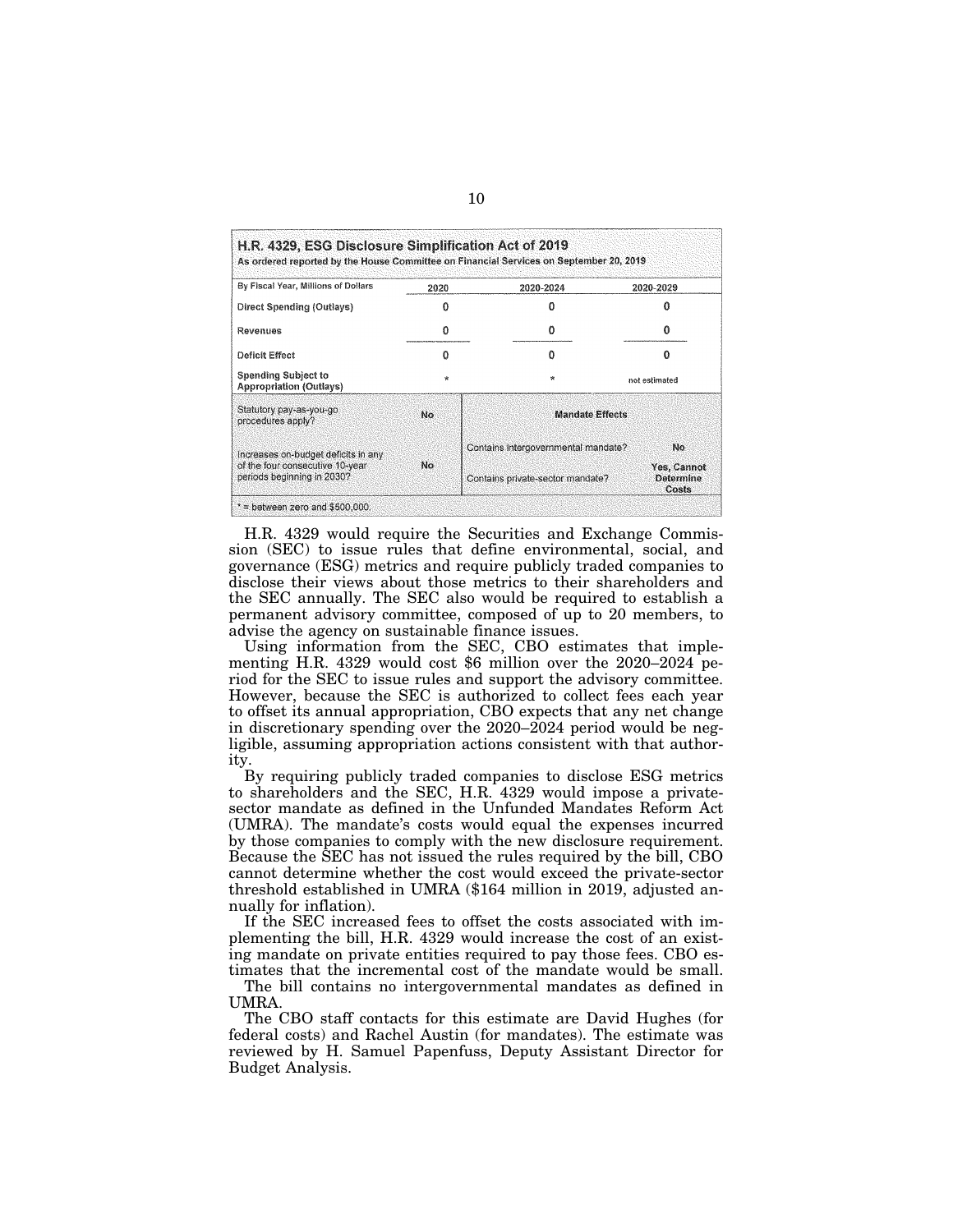### COMMITTEE COST ESTIMATE

Clause  $3(d)(1)$  of rule XIII of the Rules of the House of Representatives requires an estimate and a comparison of the costs that would be incurred in carrying out H.R. 4329. However, clause  $3(d)(2)(B)$  of that rule provides that this requirement does not apply when the committee has included in its report a timely submitted cost estimate of the bill prepared by the Director of the Congressional Budget Office under section 402 of the *Congressional Budget Act*.

### UNFUNDED MANDATE STATEMENT

Pursuant to Section 423 of the *Congressional Budget and Impoundment Control Act* (as amended by Section 101(a)(2) of the *Unfunded Mandates Reform Act,* Pub. L. 104–4), the Committee adopts as its own the estimate of federal mandates regarding H.R. 4329, as amended, prepared by the Director of the Congressional Budget Office.

#### ADVISORY COMMITTEE

H.R. 4329 establishes a sustainable finance advisory committee, which operates consistent with section 5(b) of the Federal Advisory Committee Act.

#### APPLICATION OF LAW TO THE LEGISLATIVE BRANCH

Pursuant to section 102(b)(3) of the *Congressional Accountability Act,* Pub. L. No. 104–1, H.R. 4329, as amended, does not apply to terms and conditions of employment or to access to public services or accommodations within the legislative branch.

#### EARMARK STATEMENT

In accordance with clause 9 of rule XXI of the Rules of the House of Representatives, H.R. 4329 does not contain any congressional earmarks, limited tax benefits, or limited tariff benefits as described in clauses  $9(e)$ ,  $9(f)$ , and  $9(g)$  of rule XXI.

### DUPLICATION OF FEDERAL PROGRAMS

Pursuant to clause  $3(c)(5)$  of rule XIII of the Rules of the House of Representatives, the Committee states that no provision of H.R. 4329 establishes or reauthorizes a program of the Federal Government known to be duplicative of another federal program, a program that was included in any report from the Government Accountability Office to Congress pursuant to section 21 of Public Law 111–139, or a program related to a program identified in the most recent Catalog of Federal Domestic Assistance.

# CHANGES TO EXISTING LAW

In compliance with clause 3(e) of rule XIII of the Rules of the House of Representatives, changes in existing law made by the bill, H.R. 4329, as reported, are shown as follows: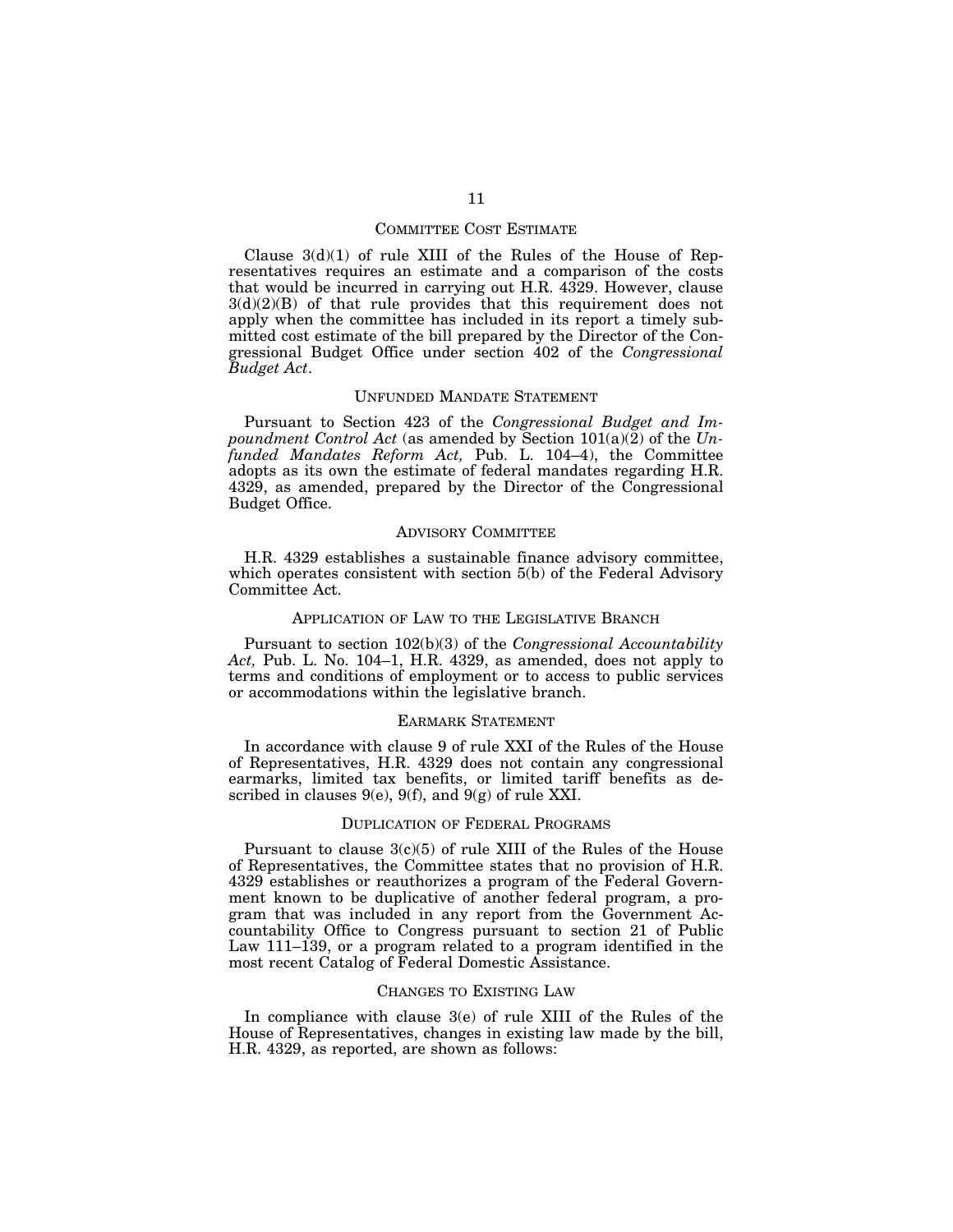CHANGES IN EXISTING LAW MADE BY THE BILL, AS REPORTED

In compliance with clause 3(e) of rule XIII of the Rules of the House of Representatives, changes in existing law made by the bill, as reported, are shown as follows (new matter is printed in italic and existing law in which no change is proposed is shown in roman):

### **SECURITIES EXCHANGE ACT OF 1934**

#### TITLE I—REGULATION OF SECURITIES EXCHANGES

\* \* \* \* \* \* \*

### SECURITIES AND EXCHANGE COMMISSION

SEC. 4. (a) There is hereby established a Securities and Exchange Commission (hereinafter referred to as the ''Commission'') to be composed of five commissioners to be appointed by the President by and with the advice and consent of the Senate. Not more than three of such commissioners shall be members of the same political party, and in making appointments members of different political parties shall be appointed alternately as nearly as may be practicable. No commissioner shall engage in any other business, vocation, or employment than that of serving as commissioner, nor shall any commissioner participate, directly or indirectly, in any stock-market operations or transactions of a character subject to regulation by the Commission pursuant to this title. Each commissioner shall hold office for a term of five years and until his successor is appointed and has qualified, except that he shall not so continue to serve beyond the expiration of the next session of Congress subsequent to the expiration of said fixed term of office, and except (1) any commissioner appointed to fill a vacancy occurring prior to the expiration of the term for which his predecessor was appointed shall be appointed for the remainder of such term, and  $(2)$  the terms of office of the commissioners first taking office after the enactment of this title shall expire as designated by the President at the time of nomination, one at the end of one year, one at the end of two years, one at the end of three years, one at the end of four years, and one at the end of five years, after the date of the enactment of this title.

(b) APPOINTMENT AND COMPENSATION OF STAFF AND LEASING AU-THORITY.—

(1) APPOINTMENT AND COMPENSATION.—The Commission shall appoint and compensate officers, attorneys, economists, examiners, and other employees in accordance with section 4802 of title 5, United States Code.

(2) REPORTING OF INFORMATION.—In establishing and adjusting schedules of compensation and benefits for officers, attorneys, economists, examiners, and other employees of the Commission under applicable provisions of law, the Commission shall inform the heads of the agencies referred to under section 1206 of the Financial Institutions Reform, Recovery, and Enforcement Act of 1989 (12 U.S.C. 1833b) and Congress of such compensation and benefits and shall seek to maintain com-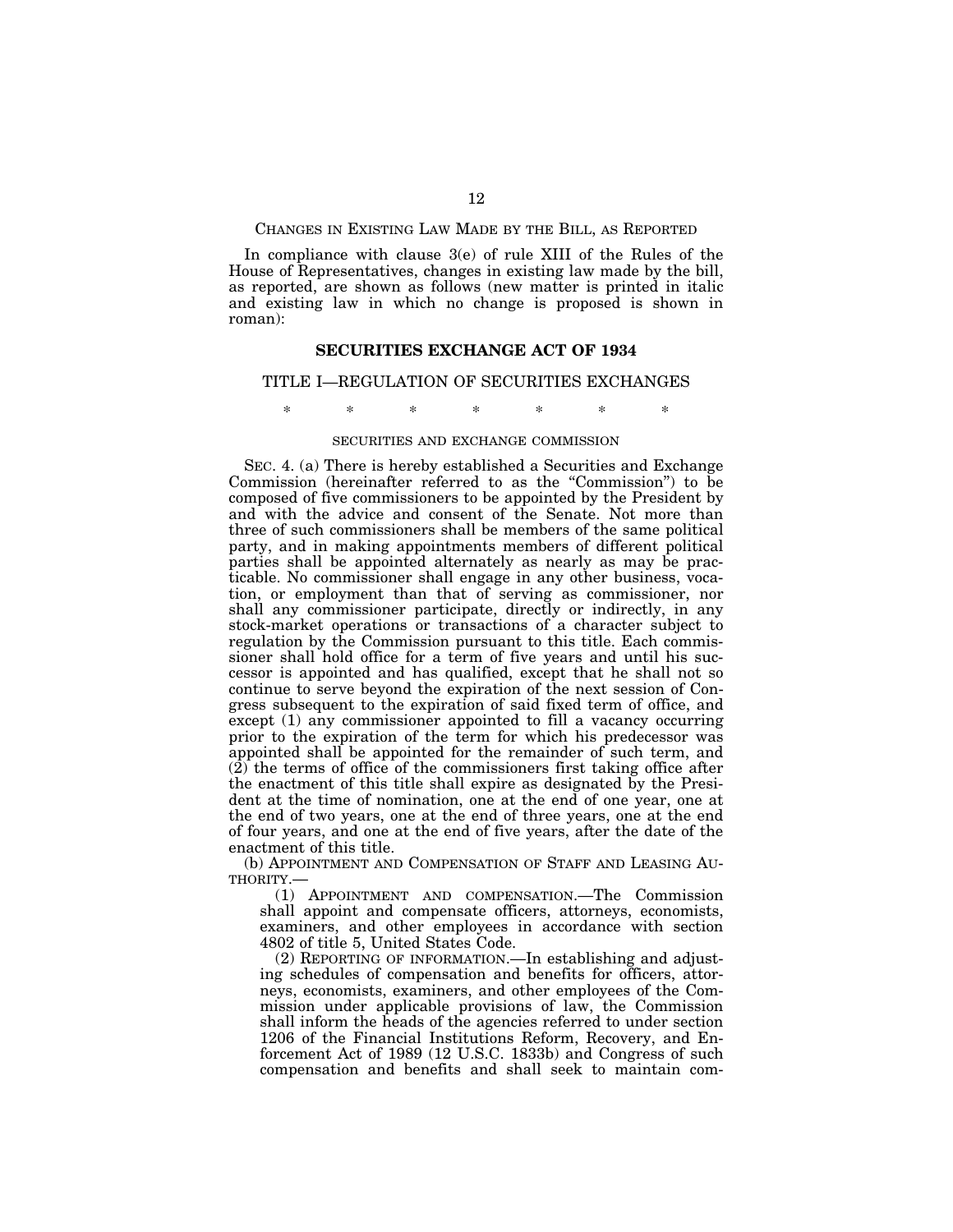parability with such agencies regarding compensation and benefits.

(3) LEASING AUTHORITY.—Nothwithstanding any other provision of law, the Commission is authorized to enter directly into leases for real property for office, meeting, storage, and such other space as is necessary to carry out its functions, and shall be exempt from any General Services Administration space management regulations or directives.

(c) Notwithstanding any other provision of law, in accordance with regulations which the Commission shall prescribe to prevent conflicts of interest, the Commission may accept payment and reimbursement, in cash or in kind, from non-Federal agencies, organizations, and individuals for travel, subsistence, and other necessary expenses incurred by Commission members and employees in attending meetings and conferences concerning the functions or activities of the Commission. Any payment or reimbursement accepted shall be credited to the appropriated funds of the Commission. The amount of travel, subsistence, and other necessary expenses for members and employees paid or reimbursed under this subsection may exceed per diem amounts established in official travel regulations, but the Commission may include in its regulations under this subsection a limitation on such amounts.

(d) Notwithstanding any other provision of law, former employers of participants in the Commission's professional fellows programs may pay such participants their actual expenses for relocation to Washington, District of Columbia, to facilitate their participation in such programs, and program participants may accept such payments.

(e) Notwithstanding any other provision of law, whenever any fee is required to be paid to the Commission pursuant to any provision of the securities laws or any other law, the Commission may provide by rule that such fee shall be paid in a manner other than in cash and the Commission may also specify the time that such fee shall be determined and paid relative to the filing of any statement or document with the Commission.

(f) REIMBURSEMENT OF EXPENSES FOR ASSISTING FOREIGN SECU- RITIES AUTHORITIES.—Notwithstanding any other provision of law, the Commission may accept payment and reimbursement, in cash or in kind, from a foreign securities authority, or made on behalf of such authority, for necessary expenses incurred by the Commission, its members, and employees in carrying out any investigation pursuant to section  $21(a)(\overline{2})$  of this title or in providing any other assistance to a foreign securities authority. Any payment or reimbursement accepted shall be considered a reimbursement to the appropriated funds of the Commission.

(g) OFFICE OF THE INVESTOR ADVOCATE.—

(1) OFFICE ESTABLISHED.—There is established within the Commission the Office of the Investor Advocate (in this subsection referred to as the "Office").

(2) INVESTOR ADVOCATE.— (A) IN GENERAL.—The head of the Office shall be the Investor Advocate, who shall—

(i) report directly to the Chairman; and

(ii) be appointed by the Chairman, in consultation

with the Commission, from among individuals having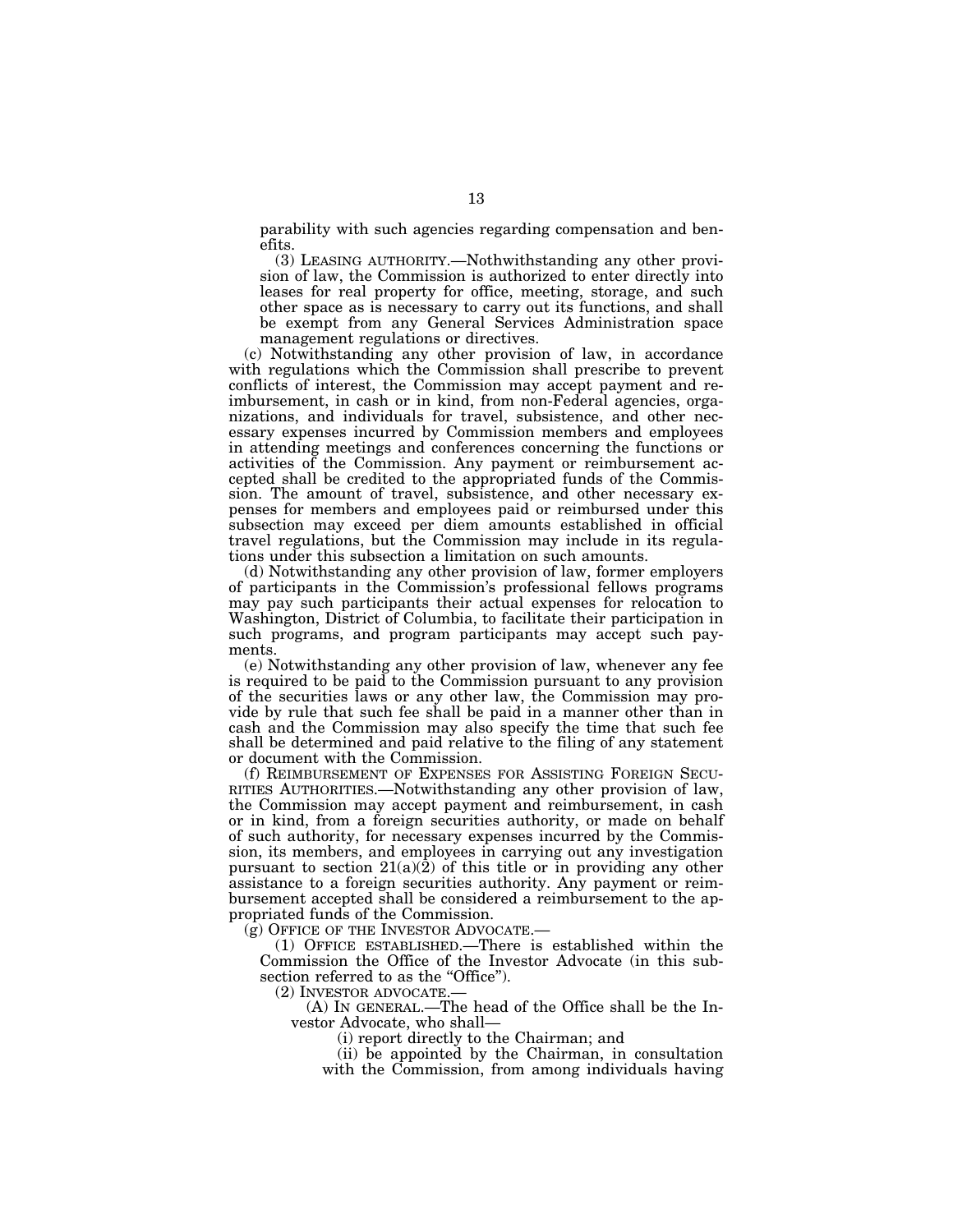experience in advocating for the interests of investors in securities and investor protection issues, from the perspective of investors.

(B) COMPENSATION.—The annual rate of pay for the Investor Advocate shall be equal to the highest rate of annual pay for other senior executives who report to the Chairman of the Commission.

(C) LIMITATION ON SERVICE.—An individual who serves as the Investor Advocate may not be employed by the Commission—

(i) during the 2-year period ending on the date of appointment as Investor Advocate; or

(ii) during the 5-year period beginning on the date on which the person ceases to serve as the Investor Advocate.

(3) STAFF OF OFFICE.—The Investor Advocate, after consultation with the Chairman of the Commission, may retain or employ independent counsel, research staff, and service staff, as the Investor Advocate deems necessary to carry out the functions, powers, and duties of the Office.

(4) FUNCTIONS OF THE INVESTOR ADVOCATE.—The Investor Advocate shall—

(A) assist retail investors in resolving significant problems such investors may have with the Commission or with self-regulatory organizations;

(B) identify areas in which investors would benefit from changes in the regulations of the Commission or the rules of self-regulatory organizations;

(C) identify problems that investors have with financial service providers and investment products;

(D) analyze the potential impact on investors of—

(i) proposed regulations of the Commission; and

(ii) proposed rules of self-regulatory organizations registered under this title; and

(E) to the extent practicable, propose to the Commission changes in the regulations or orders of the Commission and to Congress any legislative, administrative, or personnel changes that may be appropriate to mitigate problems identified under this paragraph and to promote the interests of investors.

(5) ACCESS TO DOCUMENTS.—The Commission shall ensure that the Investor Advocate has full access to the documents of the Commission and any self-regulatory organization, as necessary to carry out the functions of the Office.

(6) ANNUAL REPORTS.—

(A) REPORT ON OBJECTIVES.—

(i) IN GENERAL.—Not later than June 30 of each year after 2010, the Investor Advocate shall submit to the Committee on Banking, Housing, and Urban Affairs of the Senate and the Committee on Financial Services of the House of Representatives a report on the objectives of the Investor Advocate for the following fiscal year.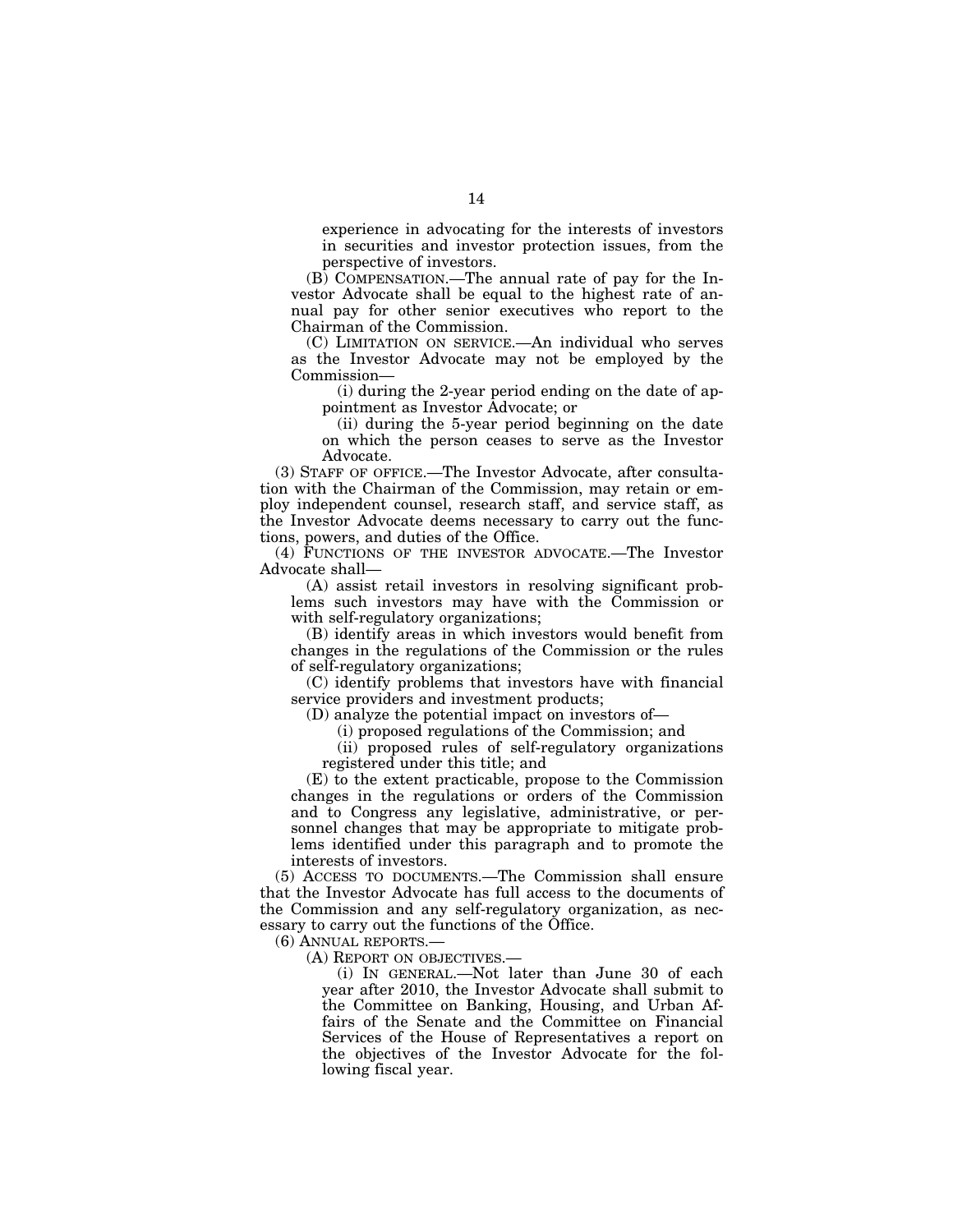(ii) CONTENTS.—Each report required under clause (i) shall contain full and substantive analysis and explanation.<br>(B) REPORT ON ACTIVITIES.

(i) IN GENERAL.—Not later than December 31 of each year after 2010, the Investor Advocate shall submit to the Committee on Banking, Housing, and Urban Affairs of the Senate and the Committee on Financial Services of the House of Representatives a report on the activities of the Investor Advocate during the immediately preceding fiscal year.

(ii) CONTENTS.—Each report required under clause (i) shall include—

(I) appropriate statistical information and full and substantive analysis;

(II) information on steps that the Investor Advocate has taken during the reporting period to improve investor services and the responsiveness of the Commission and self-regulatory organizations to investor concerns;

(III) a summary of the most serious problems encountered by investors during the reporting period;

(IV) an inventory of the items described in subclause (III) that includes—

(aa) identification of any action taken by the Commission or the self-regulatory organization and the result of such action;

(bb) the length of time that each item has remained on such inventory; and

(cc) for items on which no action has been taken, the reasons for inaction, and an identification of any official who is responsible for such action;

(V) recommendations for such administrative and legislative actions as may be appropriate to resolve problems encountered by investors; and

(VI) any other information, as determined appropriate by the Investor Advocate.

(iii) INDEPENDENCE.—Each report required under this paragraph shall be provided directly to the Committees listed in clause (i) without any prior review or comment from the Commission, any commissioner, any other officer or employee of the Commission, or the Office of Management and Budget.

(iv) CONFIDENTIALITY.—No report required under clause (i) may contain confidential information.

(7) REGULATIONS.—The Commission shall, by regulation, establish procedures requiring a formal response to all recommendations submitted to the Commission by the Investor Advocate, not later than 3 months after the date of such submission.

(8) OMBUDSMAN.—

(A) APPOINTMENT.—Not later than 180 days after the date on which the first Investor Advocate is appointed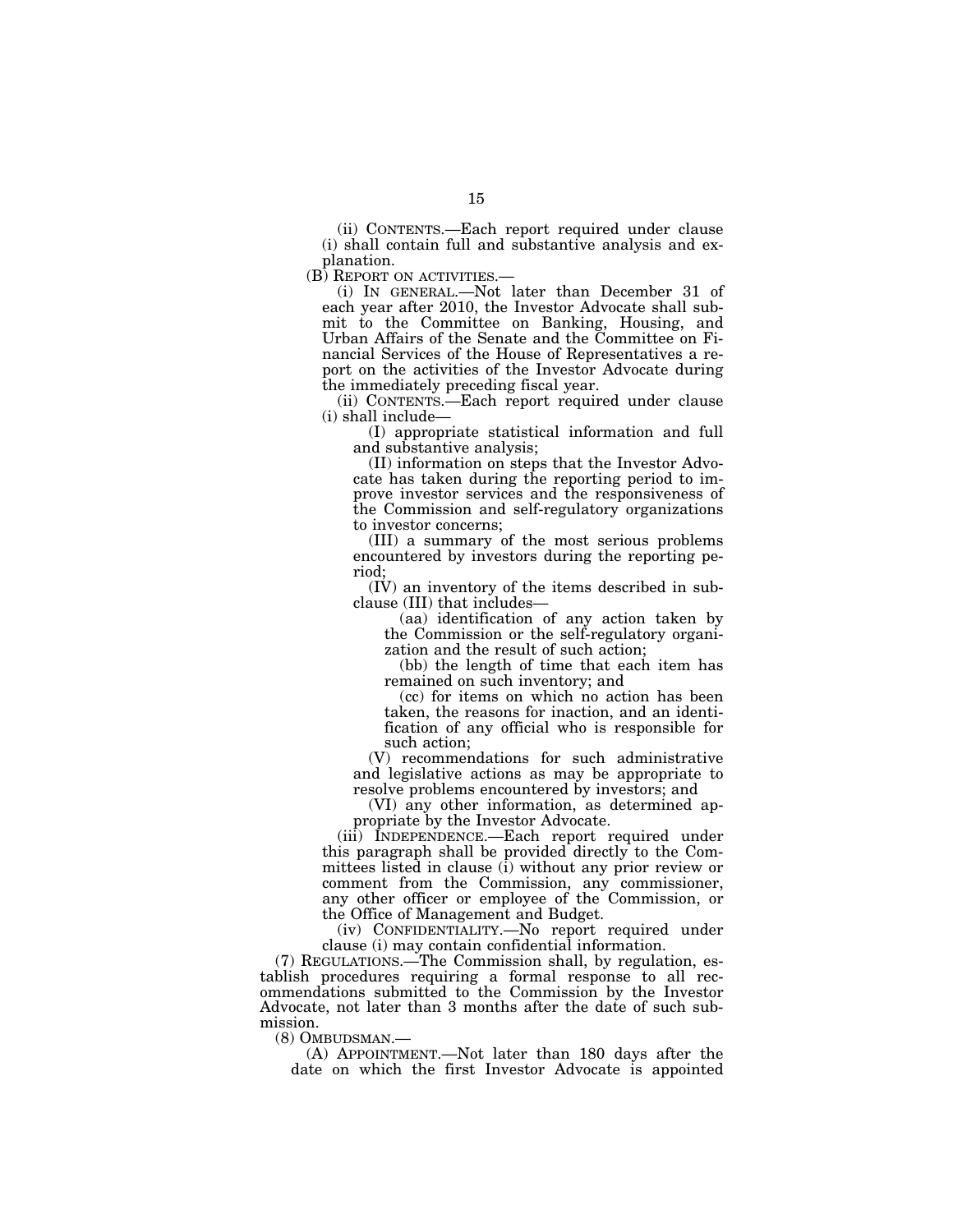under paragraph  $(2)(A)(i)$ , the Investor Advocate shall appoint an Ombudsman, who shall report directly to the Investor Advocate.

(B) DUTIES.—The Ombudsman appointed under subparagraph (A) shall—

(i) act as a liaison between the Commission and any retail investor in resolving problems that retail investors may have with the Commission or with self-regulatory organizations;

(ii) review and make recommendations regarding policies and procedures to encourage persons to present questions to the Investor Advocate regarding compliance with the securities laws; and

(iii) establish safeguards to maintain the confidentiality of communications between the persons described in clause (ii) and the Ombudsman.

(C) LIMITATION.—In carrying out the duties of the Ombudsman under subparagraph (B), the Ombudsman shall utilize personnel of the Commission to the extent practicable. Nothing in this paragraph shall be construed as replacing, altering, or diminishing the activities of any ombudsman or similar office of any other agency.

(D) REPORT.—The Ombudsman shall submit a semiannual report to the Investor Advocate that describes the activities and evaluates the effectiveness of the Ombudsman during the preceding year. The Investor Advocate shall include the reports required under this section in the reports required to be submitted by the Inspector Advocate under paragraph (6).

(h) EXAMINERS.—

(1) DIVISION OF TRADING AND MARKETS.—The Division of Trading and Markets of the Commission, or any successor organizational unit, shall have a staff of examiners who shall—

(A) perform compliance inspections and examinations of

entities under the jurisdiction of that Division; and

(B) report to the Director of that Division.

(2) DIVISION OF INVESTMENT MANAGEMENT.—The Division of Investment Management of the Commission, or any successor organizational unit, shall have a staff of examiners who shall—

(A) perform compliance inspections and examinations of entities under the jurisdiction of that Division; and

(B) report to the Director of that Division.

(i) SECURITIES AND EXCHANGE COMMISSION RESERVE FUND.—

(1) RESERVE FUND ESTABLISHED.—There is established in the Treasury of the United States a separate fund, to be known as the ''Securities and Exchange Commission Reserve Fund'' (referred to in this subsection as the "Reserve Fund").

(2) RESERVE FUND AMOUNTS.—

(A) IN GENERAL.—Except as provided in subparagraph (B), any registration fees collected by the Commission under section 6(b) of the Securities Act of 1933 (15 U.S.C. 77f(b)) or section 24(f) of the Investment Company Act of 1940 (15 U.S.C. 80a-24(f)) shall be deposited into the Reserve Fund.

(B) LIMITATIONS.—For any 1 fiscal year—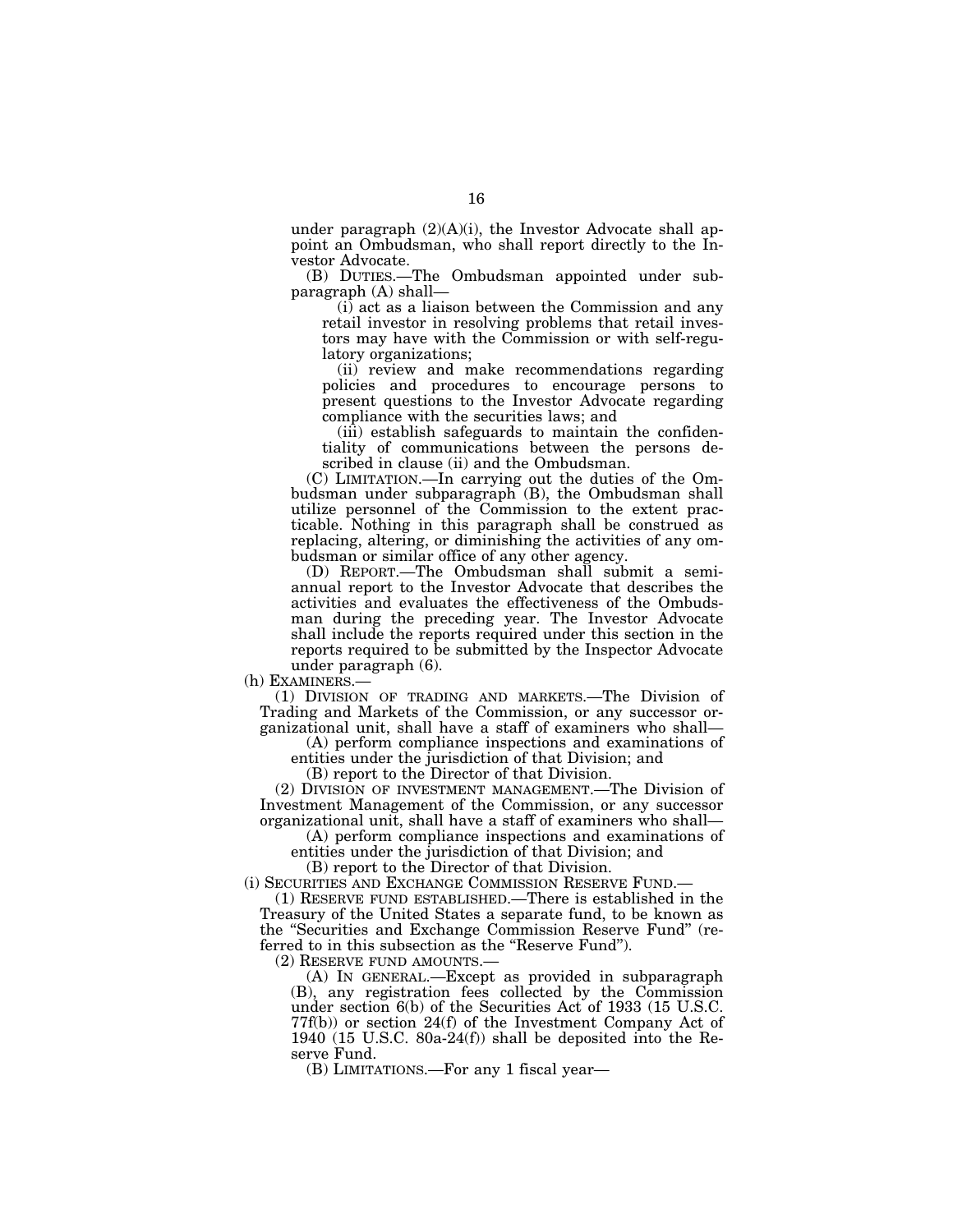(i) the amount deposited in the Fund may not exceed \$50,000,000; and

(ii) the balance in the Fund may not exceed \$100,000,000.

(C) EXCESS FEES.—Any amounts in excess of the limitations described in subparagraph (B) that the Commission collects from registration fees under section 6(b) of the Securities Act of 1933 (15 U.S.C. 77f(b)) or section 24(f) of the Investment Company Act of 1940 (15 U.S.C. 80a-24(f)) shall be deposited in the General Fund of the Treasury of the United States and shall not be available for obligation by the Commission.

(3) USE OF AMOUNTS IN RESERVE FUND.—The Commission may obligate amounts in the Reserve Fund, not to exceed a total of \$100,000,000 in any 1 fiscal year, as the Commission determines is necessary to carry out the functions of the Commission. Any amounts in the reserve fund shall remain available until expended. Not later than 10 days after the date on which the Commission obligates amounts under this paragraph, the Commission shall notify Congress of the date, amount, and purpose of the obligation.

(4) RULE OF CONSTRUCTION.—Amounts collected and deposited in the Reserve Fund shall not be construed to be Government funds or appropriated monies and shall not be subject to apportionment for the purpose of chapter 15 of title 31, United States Code, or under any other authority.

(j) OFFICE OF THE ADVOCATE FOR SMALL BUSINESS CAPITAL FOR-MATION.

(1) OFFICE ESTABLISHED.—There is established within the Commission the Office of the Advocate for Small Business Capital Formation (hereafter in this subsection referred to as the "Office").

(2) ADVOCATE FOR SMALL BUSINESS CAPITAL FORMATION.—

(A) IN GENERAL.—The head of the Office shall be the Advocate for Small Business Capital Formation, who shall—

(i) report directly to the Commission; and

(ii) be appointed by the Commission, from among individuals having experience in advocating for the interests of small businesses and encouraging small business capital formation.

(B) COMPENSATION.—The annual rate of pay for the Advocate for Small Business Capital Formation shall be equal to the highest rate of annual pay for other senior executives who report directly to the Commission.

(C) NO CURRENT EMPLOYEE OF THE COMMISSION.—An individual may not be appointed as the Advocate for Small Business Capital Formation if the individual is currently employed by the Commission.

(3) STAFF OF OFFICE.—The Advocate for Small Business Capital Formation, after consultation with the Commission, may retain or employ independent counsel, research staff, and service staff, as the Advocate for Small Business Capital Formation determines to be necessary to carry out the functions of the Office.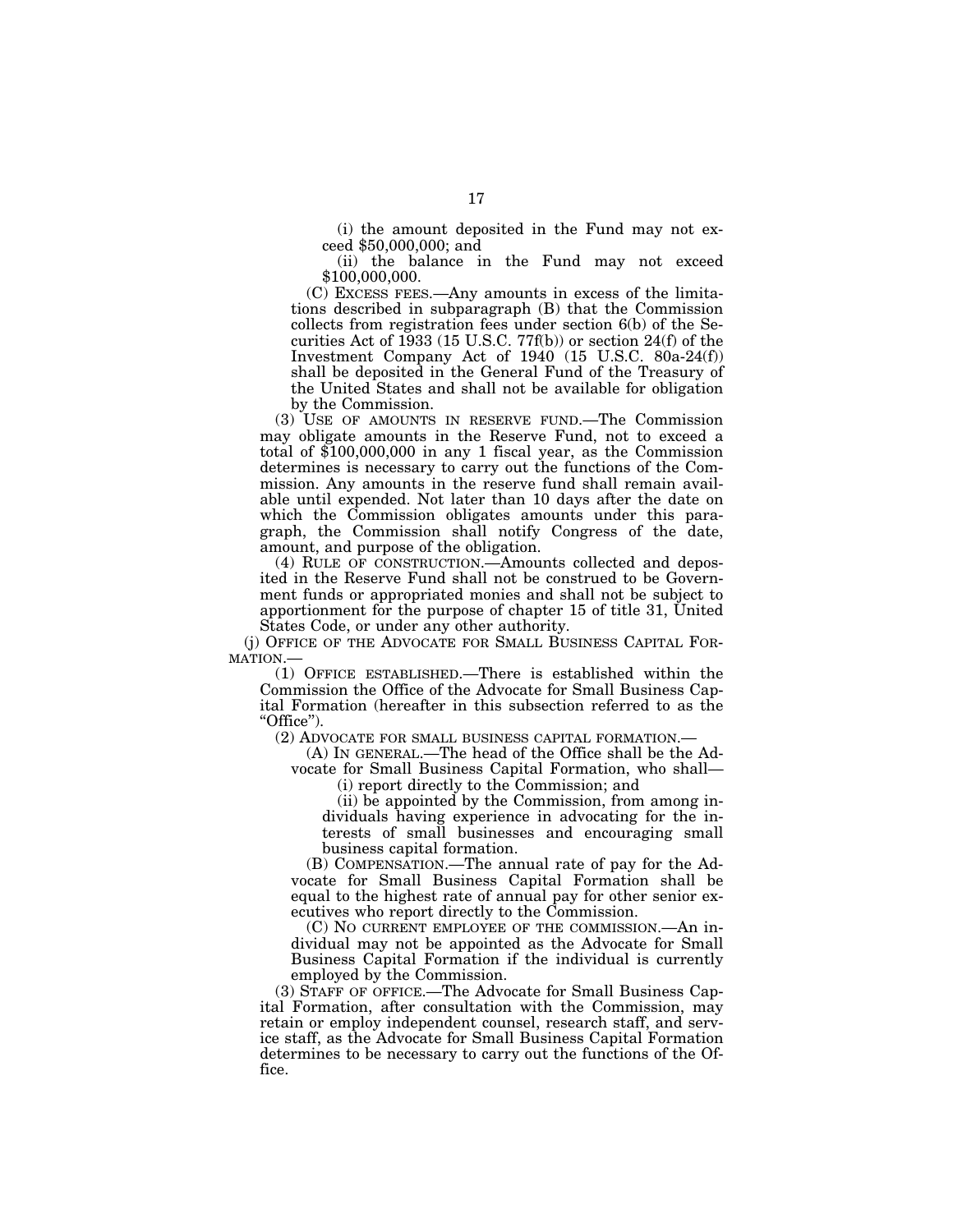(4) FUNCTIONS OF THE ADVOCATE FOR SMALL BUSINESS CAP-ITAL FORMATION.—The Advocate for Small Business Capital Formation shall—

(A) assist small businesses and small business investors in resolving significant problems such businesses and investors may have with the Commission or with self-regulatory organizations;

(B) identify areas in which small businesses and small business investors would benefit from changes in the regulations of the Commission or the rules of self-regulatory organizations;

(C) identify problems that small businesses have with securing access to capital, including any unique challenges to minority-owned small businesses, women-owned small businesses, and small businesses affected by hurricanes or other natural disasters;

(D) analyze the potential impact on small businesses and small business investors of—

(i) proposed regulations of the Commission that are likely to have a significant economic impact on small businesses and small business capital formation; and

(ii) proposed rules that are likely to have a significant economic impact on small businesses and small business capital formation of self-regulatory organizations registered under this title;

(E) conduct outreach to small businesses and small business investors, including through regional roundtables, in order to solicit views on relevant capital formation issues;

(F) to the extent practicable, propose to the Commission changes in the regulations or orders of the Commission and to Congress any legislative, administrative, or personnel changes that may be appropriate to mitigate problems identified under this paragraph and to promote the interests of small businesses and small business investors;

(G) consult with the Investor Advocate on proposed recommendations made under subparagraph (F); and

(H) advise the Investor Advocate on issues related to small businesses and small business investors.

(5) ACCESS TO DOCUMENTS.—The Commission shall ensure that the Advocate for Small Business Capital Formation has full access to the documents and information of the Commission and any self-regulatory organization, as necessary to carry out the functions of the Office.

(6) ANNUAL REPORT ON ACTIVITIES.—

(A) IN GENERAL.—Not later than December 31 of each year after 2015, the Advocate for Small Business Capital Formation shall submit to the Committee on Banking, Housing, and Urban Affairs of the Senate and the Committee on Financial Services of the House of Representatives a report on the activities of the Advocate for Small Business Capital Formation during the immediately preceding fiscal year.

(B) CONTENTS.—Each report required under subparagraph (A) shall include—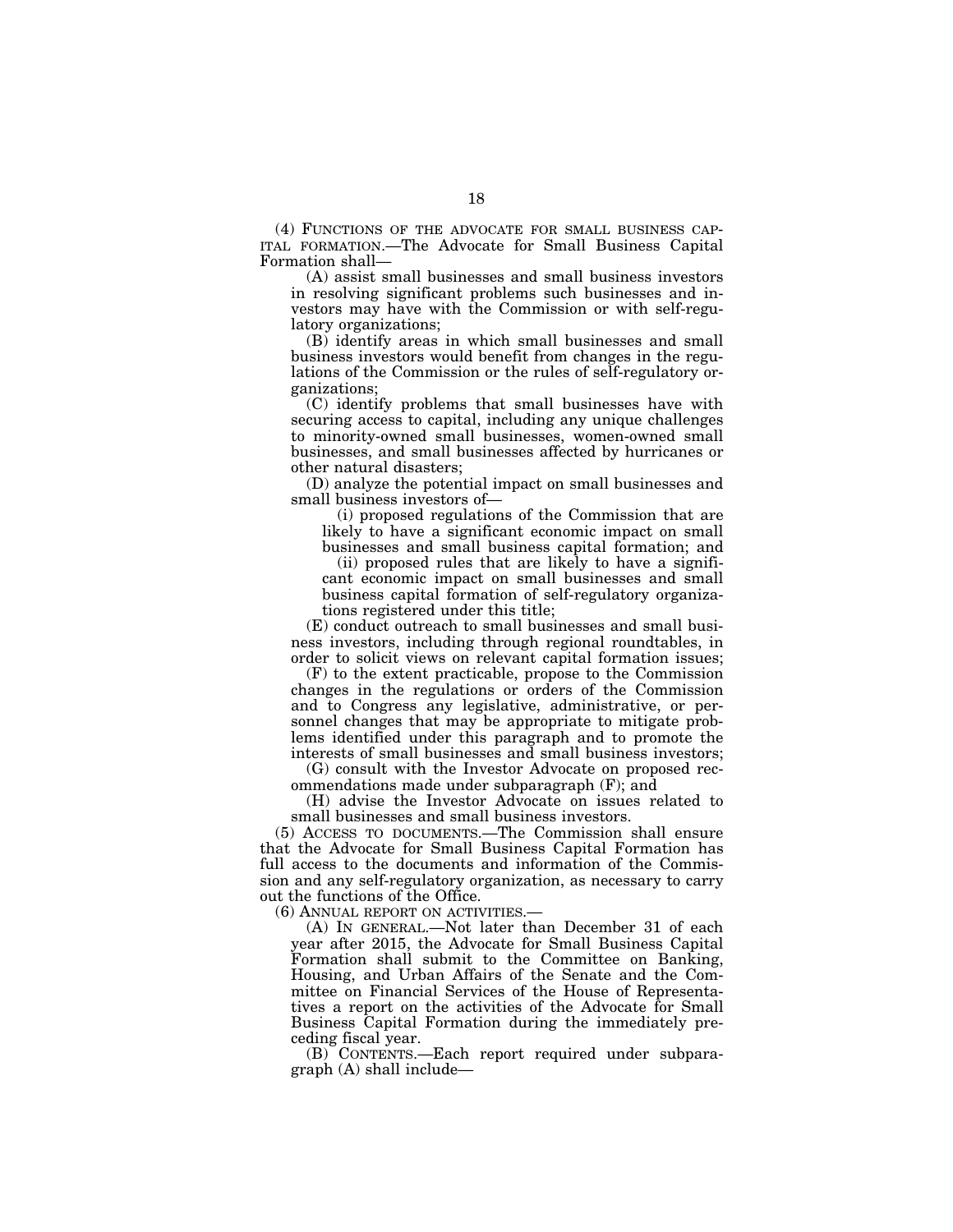(i) appropriate statistical information and full and substantive analysis;

(ii) information on steps that the Advocate for Small Business Capital Formation has taken during the reporting period to improve small business services and the responsiveness of the Commission and self-regulatory organizations to small business and small business investor concerns;

(iii) a summary of the most serious issues encountered by small businesses and small business investors, including any unique issues encountered by minority-owned small businesses, women-owned small businesses, and small businesses affected by hurricanes or other natural disasters and their investors, during the reporting period;

(iv) an inventory of the items summarized under clause (iii) (including items summarized under such clause for any prior reporting period on which no action has been taken or that have not been resolved to the satisfaction of the Advocate for Small Business Capital Formation as of the beginning of the reporting period covered by the report) that includes—

(I) identification of any action taken by the Commission or the self-regulatory organization and the result of such action;

(II) the length of time that each item has remained on such inventory; and

(III) for items on which no action has been taken, the reasons for inaction, and an identification of any official who is responsible for such action;

(v) recommendations for such changes to the regulations, guidance and orders of the Commission and such legislative actions as may be appropriate to resolve problems with the Commission and self-regulatory organizations encountered by small businesses and small business investors and to encourage small business capital formation; and

(vi) any other information, as determined appropriate by the Advocate for Small Business Capital Formation.

(C) CONFIDENTIALITY.—No report required by subparagraph (A) may contain confidential information.

(D) INDEPENDENCE.—Each report required under subparagraph (A) shall be provided directly to the committees of Congress listed in such subparagraph without any prior review or comment from the Commission, any commissioner, any other officer or employee of the Commission, or the Office of Management and Budget.

(7) REGULATIONS.—The Commission shall establish procedures requiring a formal response to all recommendations submitted to the Commission by the Advocate for Small Business Capital Formation, not later than 3 months after the date of such submission.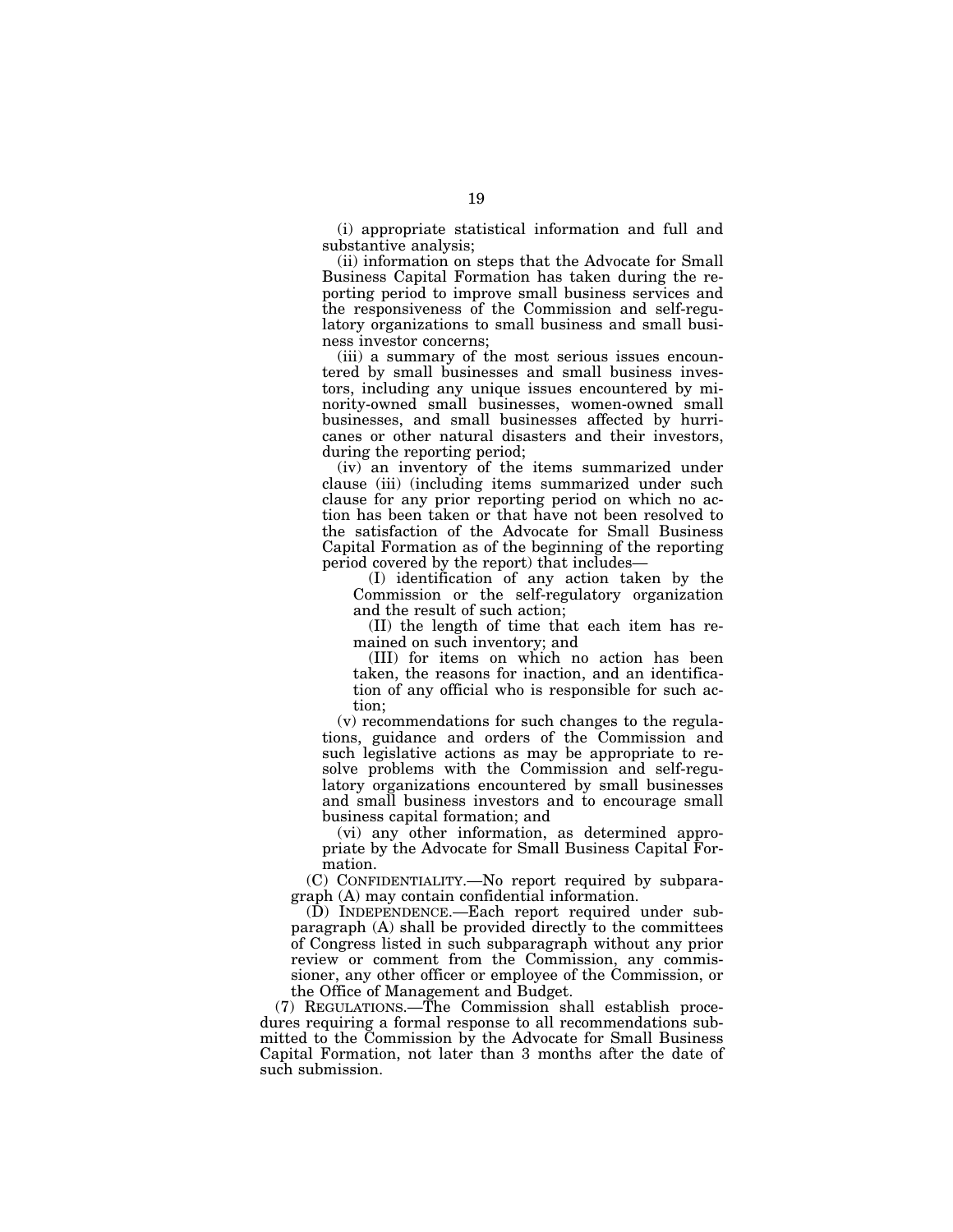(8) GOVERNMENT-BUSINESS FORUM ON SMALL BUSINESS CAP-ITAL FORMATION.—The Advocate for Small Business Capital Formation shall be responsible for planning, organizing, and executing the annual Government-Business Forum on Small Business Capital Formation described in section 503 of the Small Business Investment Incentive Act of 1980 (15 U.S.C. 80c–1).

(9) RULE OF CONSTRUCTION.—Nothing in this subsection may be construed as replacing or reducing the responsibilities of the Investor Advocate with respect to small business investors.

*(k) SUSTAINABLE FINANCE ADVISORY COMMITTEE.—* 

*(1) ESTABLISHMENT.—The Securities and Exchange Commission (in this subsection referred to as the ''Commission'') shall establish a permanent advisory committee to be called the ''Sustainable Finance Advisory Committee'' (in this subsection referred to as the ''Committee'').* 

*(2) DUTIES OF COMMITTEE.—The Committee shall—* 

*(A) submit a report to the Securities and Exchange Commission not later than 18 months after the date of the first meeting of the Committee that—* 

*(i) identifies the challenges and opportunities for investors associated with sustainable finance; and* 

*(ii) recommends policy changes to facilitate the flow of capital towards sustainable investments, in par-*

*ticular environmentally sustainable investments;* 

*(B) when solicited, advise the Commission on sustainable finance; and* 

*(C) communicate with individuals and entities with an interest in sustainable finance.* 

*(3) MEMBERSHIP.—* 

*(A) MEMBERS.—* 

*(i) IN GENERAL.—The Committee shall consist of no more than 20 members who shall each serve for one four-year term.* 

*(ii) REPRESENTATION.—Each member shall represent individuals and entities with an interest in sustainable finance, such as—* 

*(I) experts on sustainable finance;* 

*(II) operators of financial infrastructure;* 

*(III) entities that provide analysis, data, or methodologies that facilitate sustainable finance;* 

*(IV) insurance companies, pension funds, asset managers, depository institutions, or credit unions; or* 

*(V) other financial institutions that intermediate investments in sustainable finance or manage risks related to sustainable development.* 

*(iii) REPRESENTATION OF INTERESTS.—A member may not represent a single individual or entity and shall represent types of individuals and entities with similar interests in sustainable finance.* 

*(B) SELECTION.—* 

*(i) IN GENERAL.—The Commission shall—*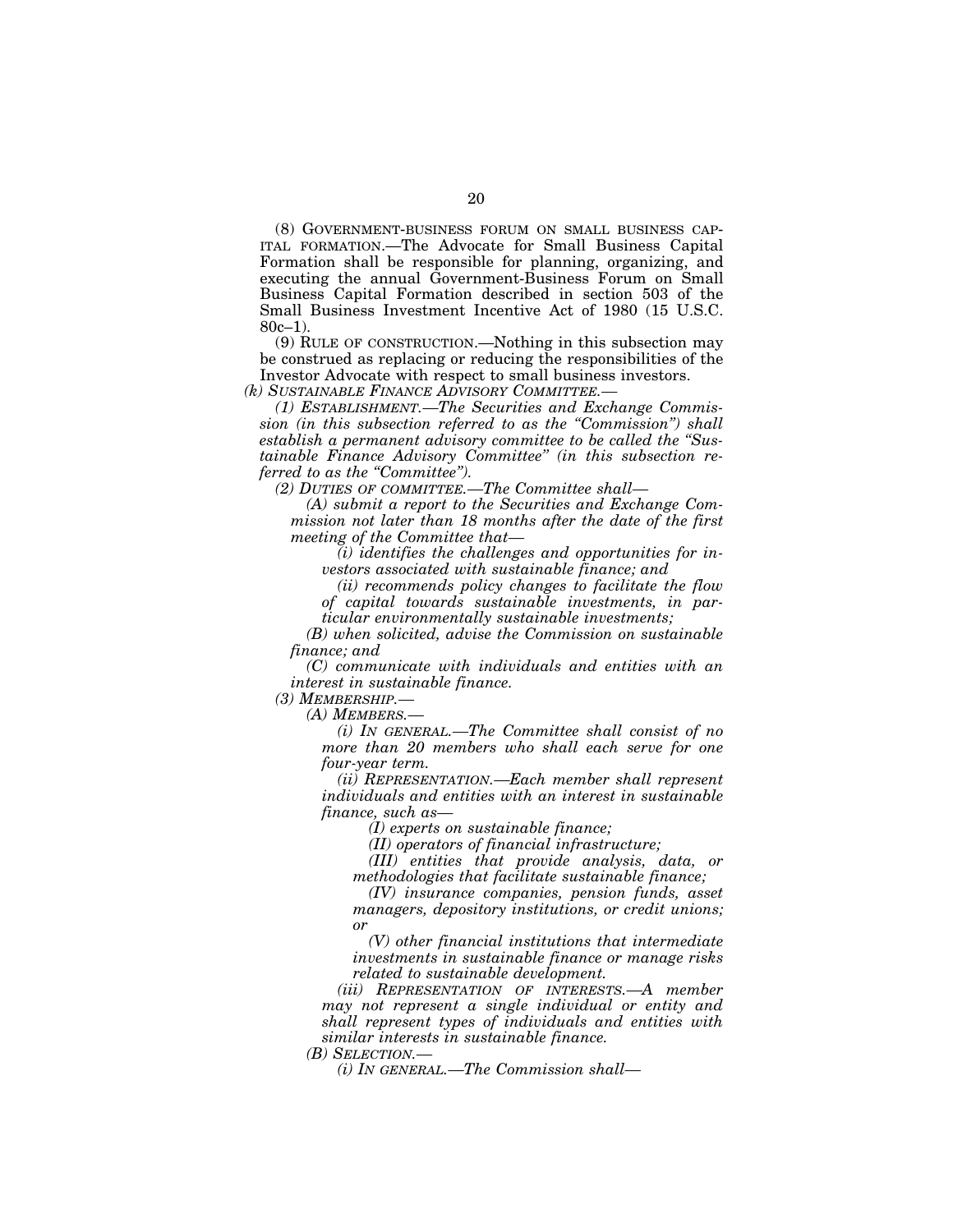*(I) publish criteria for selection of members on the website of the Commission and in the Federal Register; and* 

*(II) solicit applications for membership on the website of the Commission and in the Federal Register.* 

*(ii) EQUAL SHARE.—From the individuals who submit applications for membership, each Commissioner of the Commission shall select an equal number of the members of the Committee.* 

*(C) PAY.—Members may not receive pay by reason of their service on the Committee but may receive travel or transportation expenses in accordance with applicable provisions under subchapter I of chapter 57 of title 5, United States Code.* 

*(D) MEMBER TRANSPARENCY.—The name of each member and the types of individuals and entities that such member represents shall be published on the website of the Commission.* 

*(E) STAFF.—The Committee shall be supported by staff from the Office of the Investor Advocate of the Commission that are dedicated to environmental, social and governance (in this subsection referred to as ''ESG'') issues.* 

*(F) AUTHORIZATION OF APPROPRIATION.—There are authorized to be appropriated such sums as are necessary to finance costs associated with staff dedicated to ESG issues in the Office of the Investor Advocate of the Commission.* 

*(4) SUSTAINABLE FINANCE.—For the purposes of this subsection, the term ''sustainable finance'' means the provision of finance with respect to investments taking into account environmental, social, and governance considerations.* 

*(5) SEC RESPONSE.—The Commission shall, not later than 6 months after the date on which the Committee submits a report to the Commission pursuant to paragraph (2)(A), publish a response to such report.* 

\* \* \* \* \* \* \*

#### PROXIES

SEC. 14. (a)(1) It shall be unlawful for any person, by the use of the mails or by any means or instrumentality of interstate commerce or of any facility of a national securities exchange or otherwise, in contravention of such rules and regulations as the Commission may prescribe as necessary or appropriate in the public interest or for the protection of investors, to solicit or to permit the use of his name to solicit any proxy or consent or authorization in respect of any security (other than an exempted security) registered pursuant to section 12 of this title.

(2) The rules and regulations prescribed by the Commission under paragraph (1) may include—

(A) a requirement that a solicitation of proxy, consent, or authorization by (or on behalf of) an issuer include a nominee submitted by a shareholder to serve on the board of directors of the issuer; and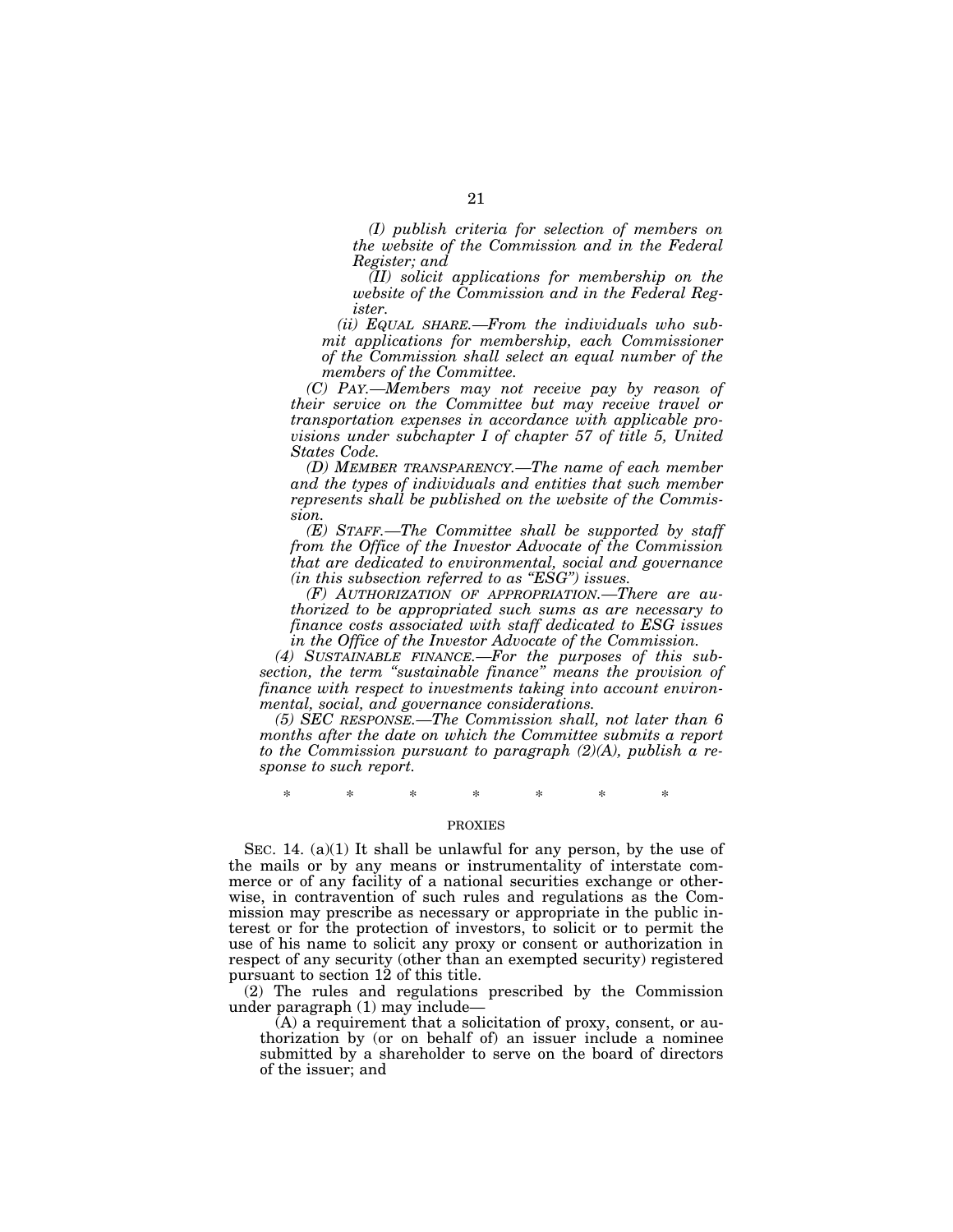(B) a requirement that an issuer follow a certain procedure in relation to a solicitation described in subparagraph (A).

 $(b)(1)$  It shall be unlawful for any member of a national securities exchange, or any broker or dealer registered under this title, or any bank, association, or other entity that exercises fiduciary powers, in contravention of such rules and regulations as the Commission may prescribe as necessary or appropriate in the public interest or for the protection of investors, to give, or to refrain from giving a proxy, consent, authorization, or information statement in respect of any security registered pursuant to section 12 of this title, or any security issued by an investment company registered under the Investment Company Act of 1940, and carried for the account of a customer.

(2) With respect to banks, the rules and regulations prescribed by the Commission under paragraph (1) shall not require the disclosure of the names of beneficial owners of securities in an account held by the bank on the date of enactment of this paragraph unless the beneficial owner consents to the disclosure. The provisions of this paragraph shall not apply in the case of a bank which the Commission finds has not made a good faith effort to obtain such consent from such beneficial owners.

(c) Unless proxies, consents, or authorizations in respect of a security registered pursuant to section 12 of this title, or a security issued by an investment company registered under the Investment Company Act of 1940, are solicited by or on behalf of the management of the issuer from the holders of record of such security in accordance with the rules and regulations prescribed under subsection (a) of this section, prior to any annual or other meeting of the holders of such security, such issuer shall, in accordance with rules and regulations prescribed by the Commission, file with the Commission and transmit to all holders of record of such security information substantially equivalent to the information which would be required to be transmitted if a solicitation were made, but no information shall be required to be filed or transmitted pursuant to this subsection before July 1, 1964.

 $(d)(1)$  It shall be unlawful for any person, directly or indirectly, by use of the mails or by any means or instrumentality of interstate commerce or of any facility of a national securities exchange or otherwise, to make a tender offer for, or a request or invitation for tenders of, any class of any equity security which is registered pursuant to section 12 of this title, or any equity security of an insurance company which would have been required to be so registered except for the exemption contained in section  $12(g)(2)(G)$  of this title, or any equity security issued by a closed-end investment company registered under the Investment Company Act of 1940, if, after consummation thereof, such person would, directly or indirectly, be the beneficial owner of more than 5 per centum of such class, unless at the time copies of the offer or request or invitation are first published or sent or given to security holders such person has filed with the Commission a statement containing such of the information specified in section 13(d) of this title, and such additional information as the Commission may by rules and regulations prescribe as necessary or appropriate in the public interest or for the protection of investors. All requests or invitations for tenders or advertisements making a tender offer or requesting or inviting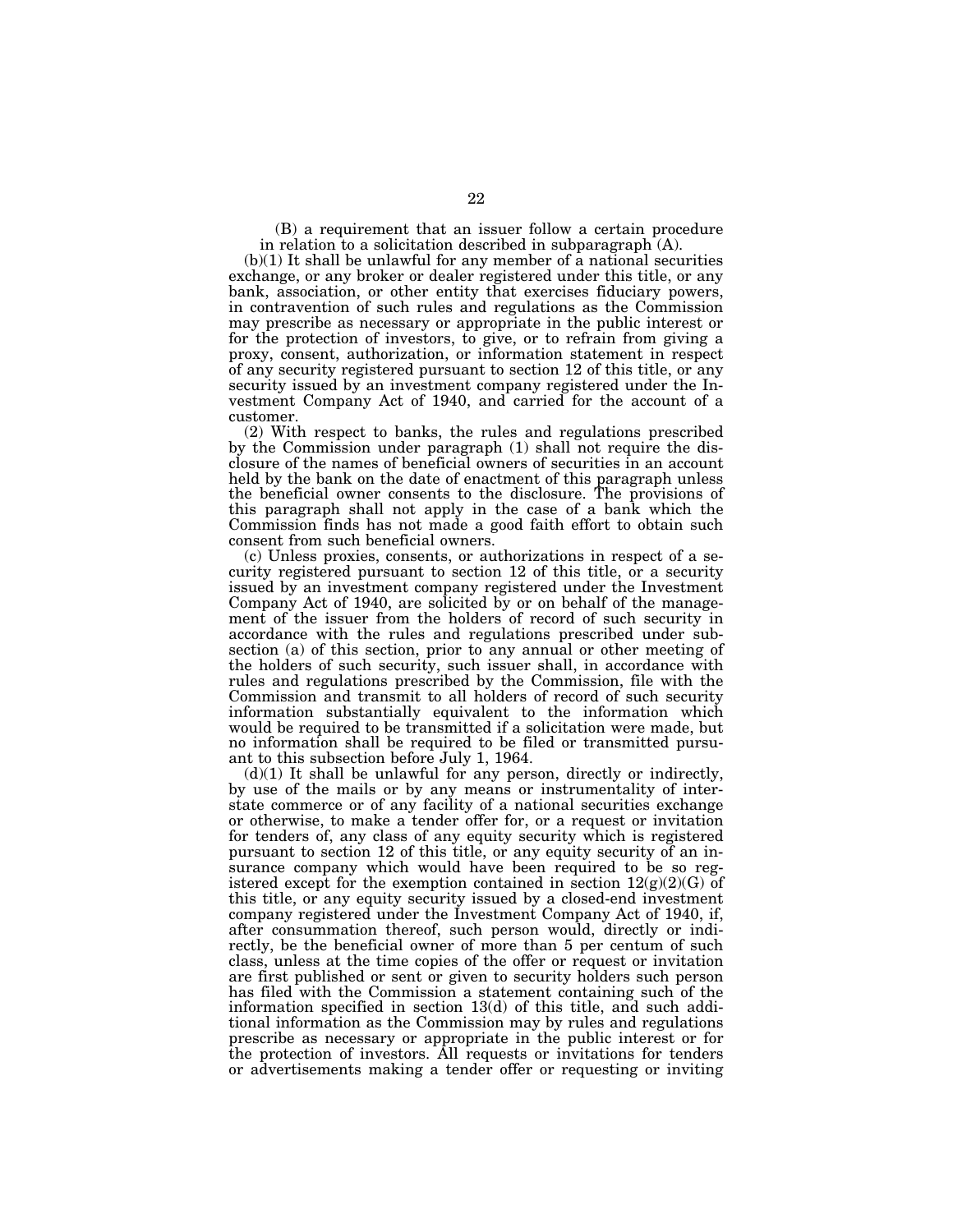tenders, of such a security shall be filed as a part of such statement and shall contain such of the information contained in such statement as the Commission may by rules and regulations prescribe. Copies of any additional material soliciting or requesting such tender offers subsequent to the initial solicitation or request shall contain such information as the Commission may by rules and regulations prescribe as necessary or appropriate in the public interest or for the protection of investors, and shall be filed with the Commission not later than the time copies of such material are first published or sent or given to security holders. Copies of all statements, in the form in which such material is furnished to security holders and the Commission, shall be sent to the issuer not later than the date such material is first published or sent or given to any security holders.

(2) When two or more persons act as a partnership, limited partnership, syndicate, or other group for the purpose of acquiring, holding, or disposing of securities of an issuer, such syndicate or group shall be deemed a ''person'' for purposes of this subsection.

(3) In determining, for purposes of this subsection, any percentage of a class of any security, such class shall be deemed to consist of the amount of the outstanding securities of such class, exclusive of any securities of such class held by or for the account of the issuer or a subsidiary of the issuer.

(4) Any solicitation or recommendation to the holders of such a security to accept or reject a tender offer or request or invitation for tenders shall be made in accordance with such rules and regulations as the Commission may prescribe as necessary or appropriate in the public interest or for the protection of investors.

(5) Securities deposited pursuant to a tender offer or request or invitation for tenders may be withdrawn by or on behalf of the depositor at any time until the expiration of seven days after the time definitive copies of the offer or request or invitation are first published or sent or given to security holders, and at any time after sixty days from the date of the original tender offer or request or invitation, except as the Commission may otherwise prescribe by rules, regulations, or order as necessary or appropriate in the public interest or for the protection of investors.

(6) Where any person makes a tender offer, or request or invitation for tenders, for less than all the outstanding equity securities of a class, and where a greater number of securities is deposited pursuant thereto within ten days after copies of the offer or request or invitation are first published or sent or given to security holders than such person is bound or willing to take up and pay for, the securities taken up shall be taken up as nearly as may be pro rata, disregarding fractions, according to the number of securities deposited by each depositor. The provisions of this subsection shall also apply to securities deposited within ten days after notice of an increase in the consideration offered to security holders, as described in paragraph (7), is first published or sent or given to security holders.

(7) Where any person varies the terms of a tender offer or request or invitation for tenders before the expiration thereof by increasing the consideration offered to holders of such securities, such person shall pay the increased consideration to each security holder whose securities are taken up and paid for pursuant to the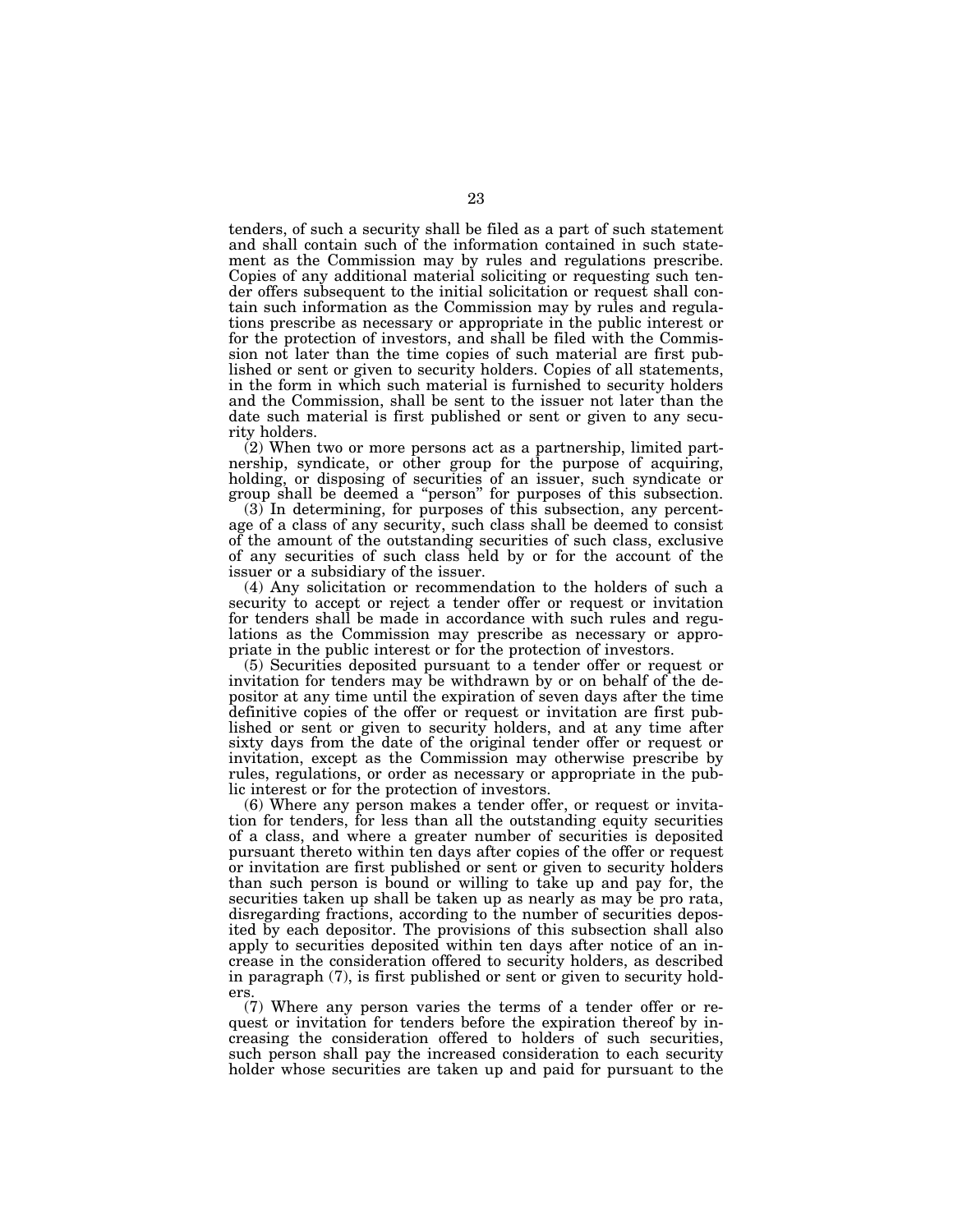tender offer or request or invitation for tenders whether or not such securities have been taken up by such person before the variation of the tender offer or request or invitation.

(8) The provisions of this subsection shall not apply to any offer for, or request or invitation for tenders of, any security—

(A) if the acquisition of such security, together with all other acquisitions by the same person of securities of the same class during the preceding twelve months, would not exceed 2 per centum of that class;

(B) by the issuer of such security; or

(C) which the Commission, by rules or regulations or by order, shall exempt from the provisions of this subsection as not entered into for the purpose of, and not having the effect of, changing or influencing the control of the issuer or otherwise as not comprehended within the purposes of this subsection.

(e) It shall be unlawful for any person to make any untrue statement of a material fact or omit to state any material fact necessary in order to make the statements made, in the light of the circumstances under which they are made, not misleading, or to engage in any fraudulent, deceptive, or manipulative acts or practices, in connection with any tender offer or request or invitation for tenders, or any solicitation of security holders in opposition to or in favor of any such offer, request, or invitation. The Commission shall, for the purposes of this subsection, by rules and regulations define, and prescribe means reasonably designed to prevent, such acts and practices as are fraudulent, deceptive, or manipulative.

(f) If, pursuant to any arrangement or understanding with the person or persons acquiring securities in a transaction subject to subsection (d) of this section or subsection (d) of section 13 of this title, any persons are to be elected or designated as directors of the issuer, otherwise than at a meeting of security holders, and the persons so elected or designated will constitute a majority of the directors of the issuer, then, prior to the time any such person takes office as a director, and in accordance with rules and regulations prescribed by the Commission, the issuer shall file with the Commission, and transmit to all holders of record of securities of the issuer who would be entitled to vote at a meeting for election of directors, information substantially equivalent to the information which would be required by subsection (a) or (c) of this section to be transmitted if such person or persons were nominees for election as directors at a meeting of such security holders.

 $(g)(1)(A)$  At the time of filing such preliminary proxy solicitation material as the Commission may require by rule pursuant to subsection (a) of this section that concerns an acquisition, merger, consolidation, or proposed sale or other disposition of substantially all the assets of a company, the person making such filing, other than a company registered under the Investment Company Act of 1940, shall pay to the Commission the following fees:

(i) for preliminary proxy solicitation material involving an acquisition, merger, or consolidation, if there is a proposed payment of cash or transfer of securities or property to shareholders, a fee at a rate that, subject to paragraph (4), is equal to \$92 per \$1,000,000 of such proposed payment, or of the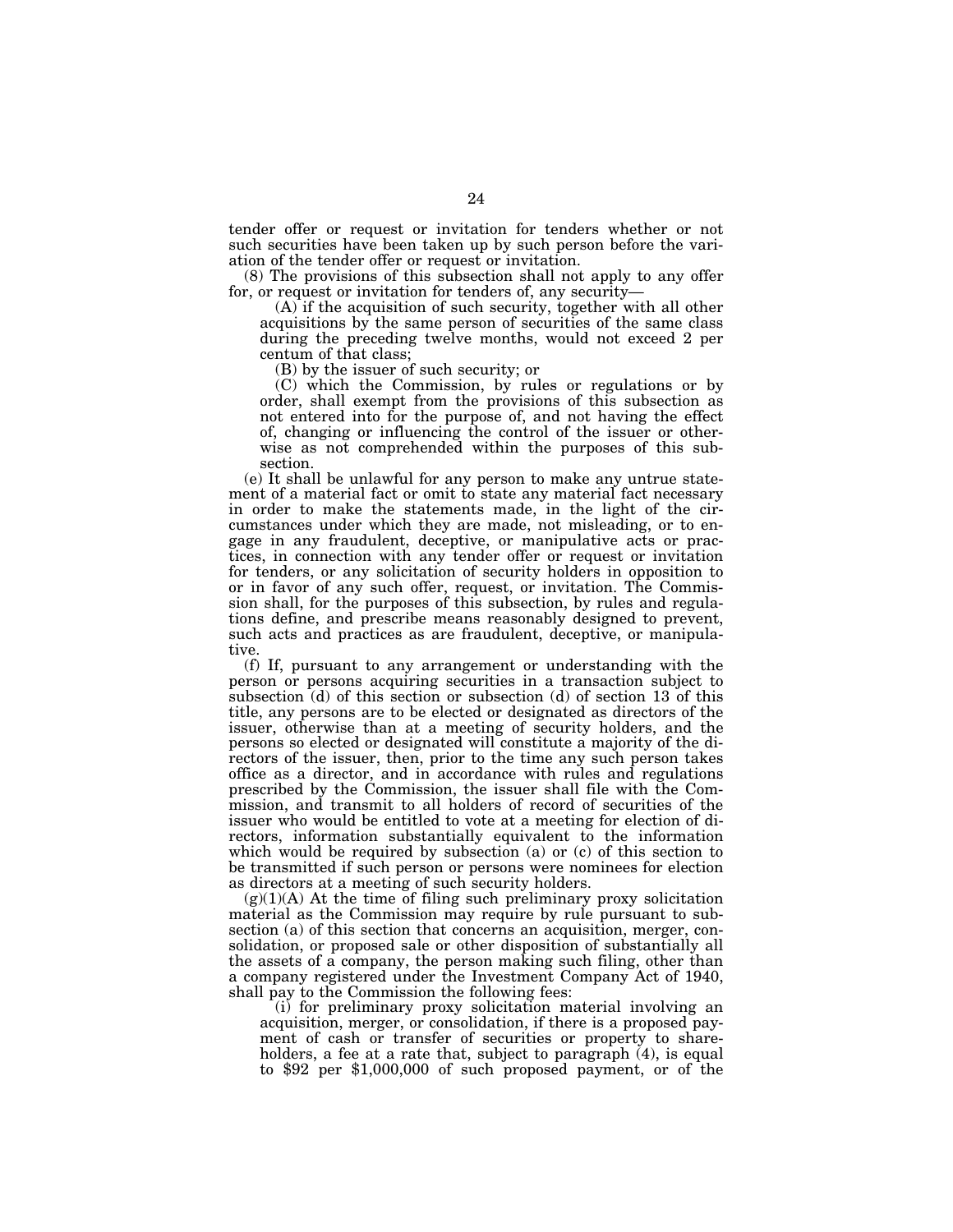value of such securities or other property proposed to be transferred; and

(ii) for preliminary proxy solicitation material involving a proposed sale or other disposition of substantially all of the assets of a company, a fee at a rate that, subject to paragraph (4), is equal to \$92 per \$1,000,000 of the cash or of the value of any securities or other property proposed to be received upon such sale or disposition.

(B) The fee imposed under subparagraph (A) shall be reduced with respect to securities in an amount equal to any fee paid to the Commission with respect to such securities in connection with the proposed transaction under section 6(b) of the Securities Act of 1933 (15 U.S.C. 77f(b)), or the fee paid under that section shall be reduced in an amount equal to the fee paid to the Commission in connection with such transaction under this subsection. Where two or more companies involved in an acquisition, merger, consolidation, sale, or other disposition of substantially all the assets of a company must file such proxy material with the Commission, each shall pay a proportionate share of such fee.

(2) At the time of filing such preliminary information statement as the Commission may require by rule pursuant to subsection (c) of this section, the issuer shall pay to the Commission the same fee as required for preliminary proxy solicitation material under para $graph(1)$  of this subsection.

(3) At the time of filing such statement as the Commission may require by rule pursuant to subsection  $(d)(1)$  of this section, the person making the filing shall pay to the Commission a fee at a rate that, subject to paragraph (4), is equal to \$92 per \$1,000,000 of the aggregate amount of cash or of the value of securities or other property proposed to be offered. The fee shall be reduced with respect to securities in an amount equal to any fee paid with respect to such securities in connection with the proposed transaction under section 6(b) of the Securities Act of 1933 (15 U.S.C. 77f(b)), or the fee paid under that section shall be reduced in an amount equal to the fee paid to the Commission in connection with such transaction under this subsection.

(4) ANNUAL ADJUSTMENT.—For each fiscal year, the Commission shall by order adjust the rate required by paragraphs (1) and (3) for such fiscal year to a rate that is equal to the rate (expressed in dollars per million) that is applicable under section  $6(b)$  of the Securities Act of 1933 (15 U.S.C. 77f(b)) for such fiscal year.

(5) FEE COLLECTION.—Fees collected pursuant to this subsection for fiscal year 2012 and each fiscal year thereafter shall be deposited and credited as general revenue of the Treasury and shall not be available for obligation.

(6) REVIEW; EFFECTIVE DATE; PUBLICATION.—In exercising its authority under this subsection, the Commission shall not be required to comply with the provisions of section 553 of title 5, United States Code. An adjusted rate prescribed under paragraph (4) shall be published and take effect in accordance with section 6(b) of the Securities Act of 1933 (15 U.S.C. 77f(b)).

(7) PRO RATA APPLICATION.—The rates per \$1,000,000 required by this subsection shall be applied pro rata to amounts and balances of less than \$1,000,000.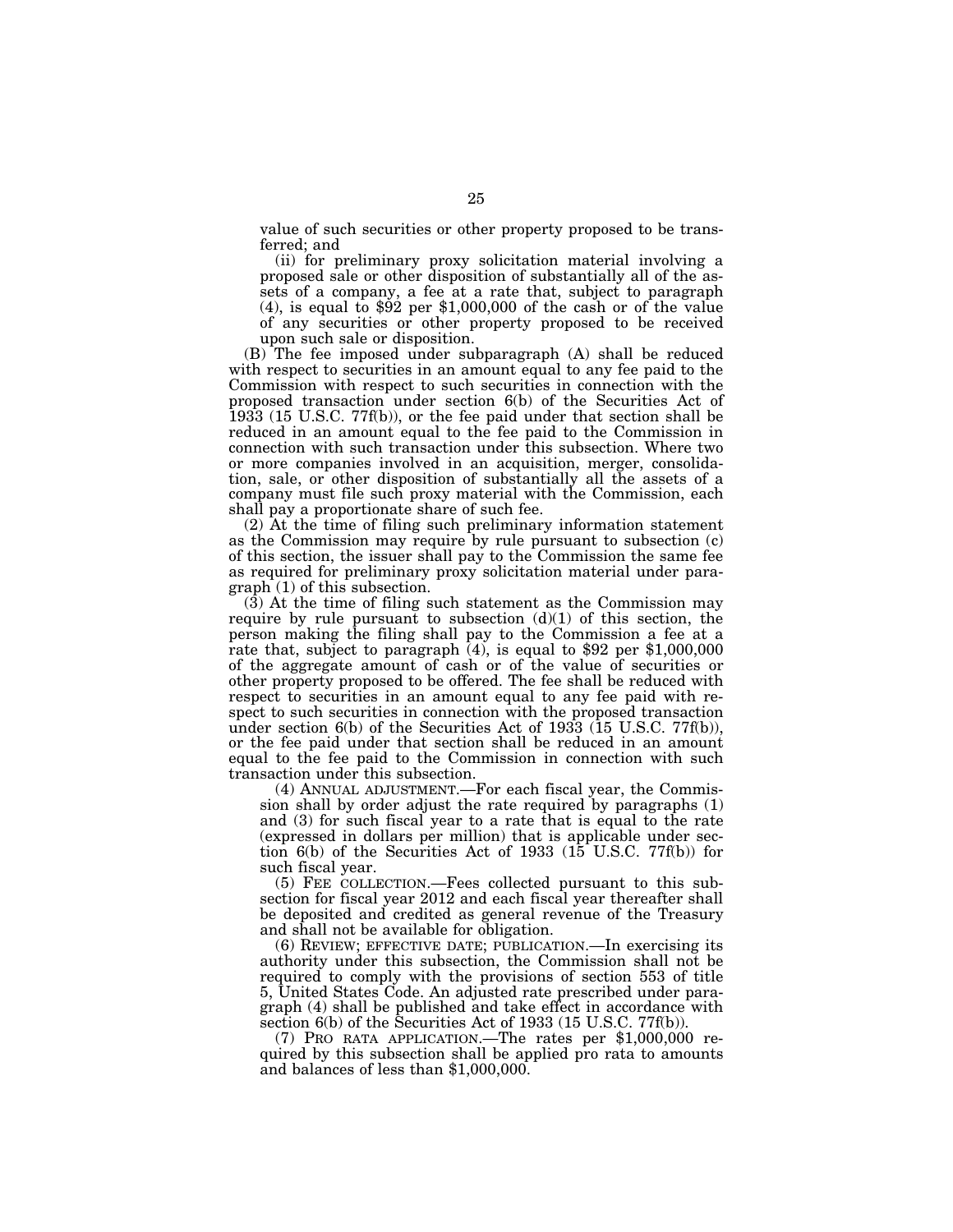(8) Notwithstanding any other provision of law, the Commission may impose fees, charges, or prices for matters not involving any acquisition, merger, consolidation, sale, or other disposition of assets described in this subsection, as authorized by section 9701 of title 31, United States Code, or otherwise.

(h) PROXY SOLICITATIONS AND TENDER OFFERS IN CONNECTION WITH LIMITED PARTNERSHIP ROLLUP TRANSACTIONS.

(1) PROXY RULES TO CONTAIN SPECIAL PROVISIONS.—It shall be unlawful for any person to solicit any proxy, consent, or authorization concerning a limited partnership rollup transaction, or to make any tender offer in furtherance of a limited partnership rollup transaction, unless such transaction is conducted in accordance with rules prescribed by the Commission under subsections (a) and (d) as required by this subsection. Such rules shall—

(A) permit any holder of a security that is the subject of the proposed limited partnership rollup transaction to engage in preliminary communications for the purpose of determining whether to solicit proxies, consents, or authorizations in opposition to the proposed limited partnership rollup transaction, without regard to whether any such communication would otherwise be considered a solicitation of proxies, and without being required to file soliciting material with the Commission prior to making that determination, except that—

(i) nothing in this subparagraph shall be construed to limit the application of any provision of this title prohibiting, or reasonably designed to prevent, fraudulent, deceptive, or manipulative acts or practices under this title; and

(ii) any holder of not less than 5 percent of the outstanding securities that are the subject of the proposed limited partnership rollup transaction who engages in the business of buying and selling limited partnership interests in the secondary market shall be required to disclose such ownership interests and any potential conflicts of interests in such preliminary communications;

(B) require the issuer to provide to holders of the securities that are the subject of the limited partnership rollup transaction such list of the holders of the issuer's securities as the Commission may determine in such form and subject to such terms and conditions as the Commission may specify;

(C) prohibit compensating any person soliciting proxies, consents, or authorizations directly from security holders concerning such a limited partnership rollup transaction—

(i) on the basis of whether the solicited proxy, consent, or authorization either approves or disapproves

the proposed limited partnership rollup transaction; or (ii) contingent on the approval, disapproval, or com-

pletion of the limited partnership rollup transaction;

(D) set forth disclosure requirements for soliciting material distributed in connection with a limited partnership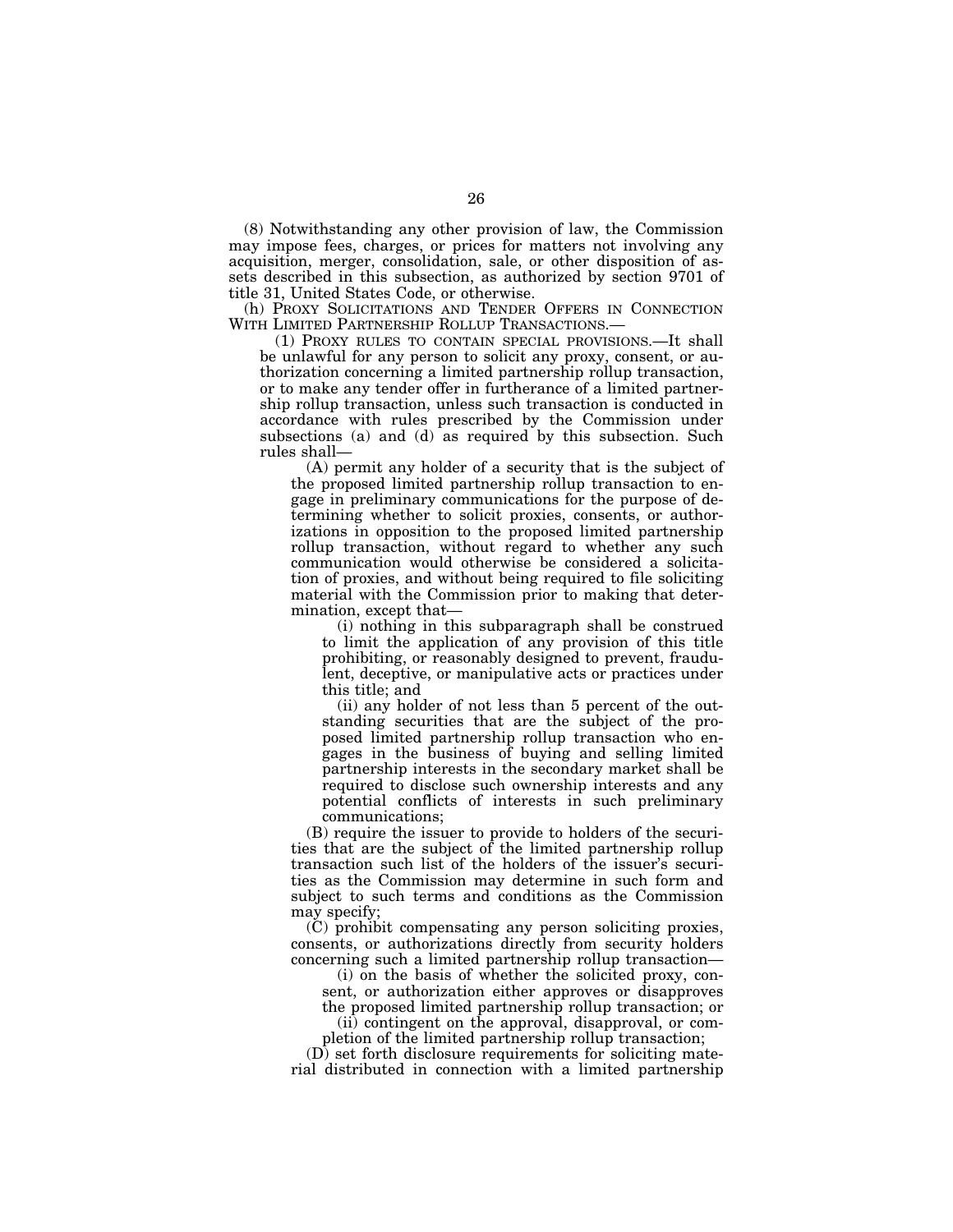rollup transaction, including requirements for clear, concise, and comprehensible disclosure with respect to—

(i) any changes in the business plan, voting rights, form of ownership interest, or the compensation of the general partner in the proposed limited partnership rollup transaction from each of the original limited partnerships;

(ii) the conflicts of interest, if any, of the general partner;

(iii) whether it is expected that there will be a significant difference between the exchange values of the limited partnerships and the trading price of the securities to be issued in the limited partnership rollup transaction;

(iv) the valuation of the limited partnerships and the method used to determine the value of the interests of the limited partners to be exchanged for the securities in the limited partnership rollup transaction;

(v) the differing risks and effects of the limited partnership rollup transaction for investors in different limited partnerships proposed to be included, and the risks and effects of completing the limited partnership rollup transaction with less than all limited partnerships;

(vi) the statement by the general partner required under subparagraph (E);

(vii) such other matters deemed necessary or appropriate by the Commission;

(E) require a statement by the general partner as to whether the proposed limited partnership rollup transaction is fair or unfair to investors in each limited partnership, a discussion of the basis for that conclusion, and an evaluation and a description by the general partner of alternatives to the limited partnership rollup transaction, such as liquidation;

(F) provide that, if the general partner or sponsor has obtained any opinion (other than an opinion of counsel), appraisal, or report that is prepared by an outside party and that is materially related to the limited partnership rollup transaction, such soliciting materials shall contain or be accompanied by clear, concise, and comprehensible disclosure with respect to—

(i) the analysis of the transaction, scope of review, preparation of the opinion, and basis for and methods of arriving at conclusions, and any representations and undertakings with respect thereto;

(ii) the identity and qualifications of the person who prepared the opinion, the method of selection of such person, and any material past, existing, or contemplated relationships between the person or any of its affiliates and the general partner, sponsor, successor, or any other affiliate;

(iii) any compensation of the preparer of such opinion, appraisal, or report that is contingent on the transaction's approval or completion; and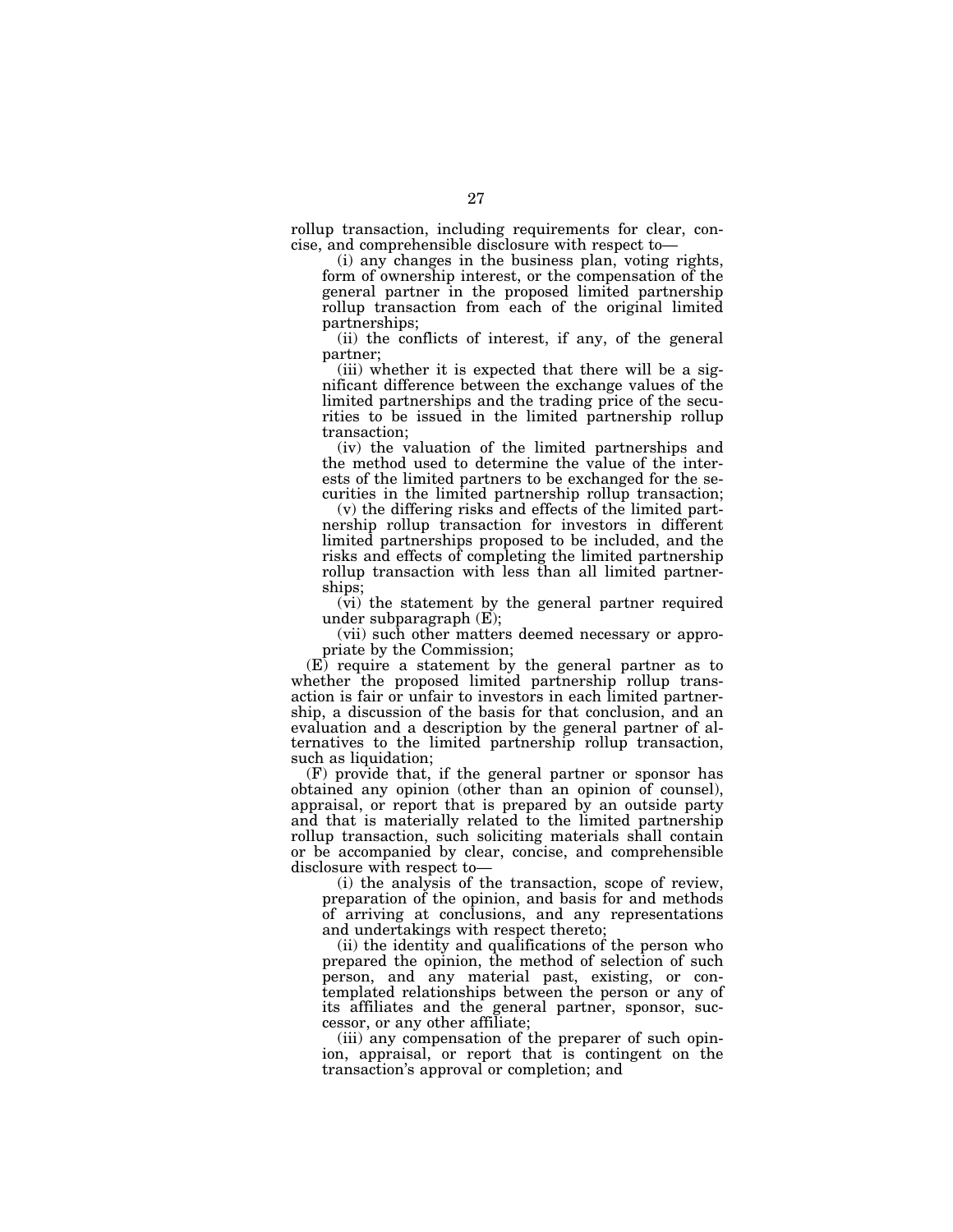(iv) any limitations imposed by the issuer on the access afforded to such preparer to the issuer's personnel, premises, and relevant books and records;

(G) provide that, if the general partner or sponsor has obtained any opinion, appraisal, or report as described in subparagraph  $(F)$  from any person whose compensation is contingent on the transaction's approval or completion or who has not been given access by the issuer to its personnel and premises and relevant books and records, the general partner or sponsor shall state the reasons therefor;

(H) provide that, if the general partner or sponsor has not obtained any opinion on the fairness of the proposed limited partnership rollup transaction to investors in each of the affected partnerships, such soliciting materials shall contain or be accompanied by a statement of such partner's or sponsor's reasons for concluding that such an opinion is not necessary in order to permit the limited partners to make an informed decision on the proposed transaction;

(I) require that the soliciting material include a clear, concise, and comprehensible summary of the limited partnership rollup transaction (including a summary of the matters referred to in clauses (i) through (vii) of subparagraph (D) and a summary of the matter referred to in subparagraphs  $(F)$ ,  $(G)$ , and  $(H)$ ), with the risks of the limited partnership rollup transaction set forth prominently in the fore part thereof;

(J) provide that any solicitation or offering period with respect to any proxy solicitation, tender offer, or information statement in a limited partnership rollup transaction shall be for not less than the lesser of 60 calendar days or the maximum number of days permitted under applicable State law; and

(K) contain such other provisions as the Commission determines to be necessary or appropriate for the protection of investors in limited partnership rollup transactions.

(2) EXEMPTIONS.—The Commission may, consistent with the public interest, the protection of investors, and the purposes of this title, exempt by rule or order any security or class of securities, any transaction or class of transactions, or any person or class of persons, in whole or in part, conditionally or unconditionally, from the requirements imposed pursuant to paragraph  $(1)$  or from the definition contained in paragraph  $(4)$ .

 $(3)$  EFFECT ON COMMISSION AUTHORITY.—Nothing in this subsection limits the authority of the Commission under subsection (a) or (d) or any other provision of this title or precludes the Commission from imposing, under subsection (a) or (d) or any other provision of this title, a remedy or procedure required to be imposed under this subsection.

(4) DEFINITION OF LIMITED PARTNERSHIP ROLLUP TRANS-ACTION.—Except as provided in paragraph (5), as used in this subsection, the term "limited partnership rollup transaction" means a transaction involving the combination or reorganization of one or more limited partnerships, directly or indirectly, in which—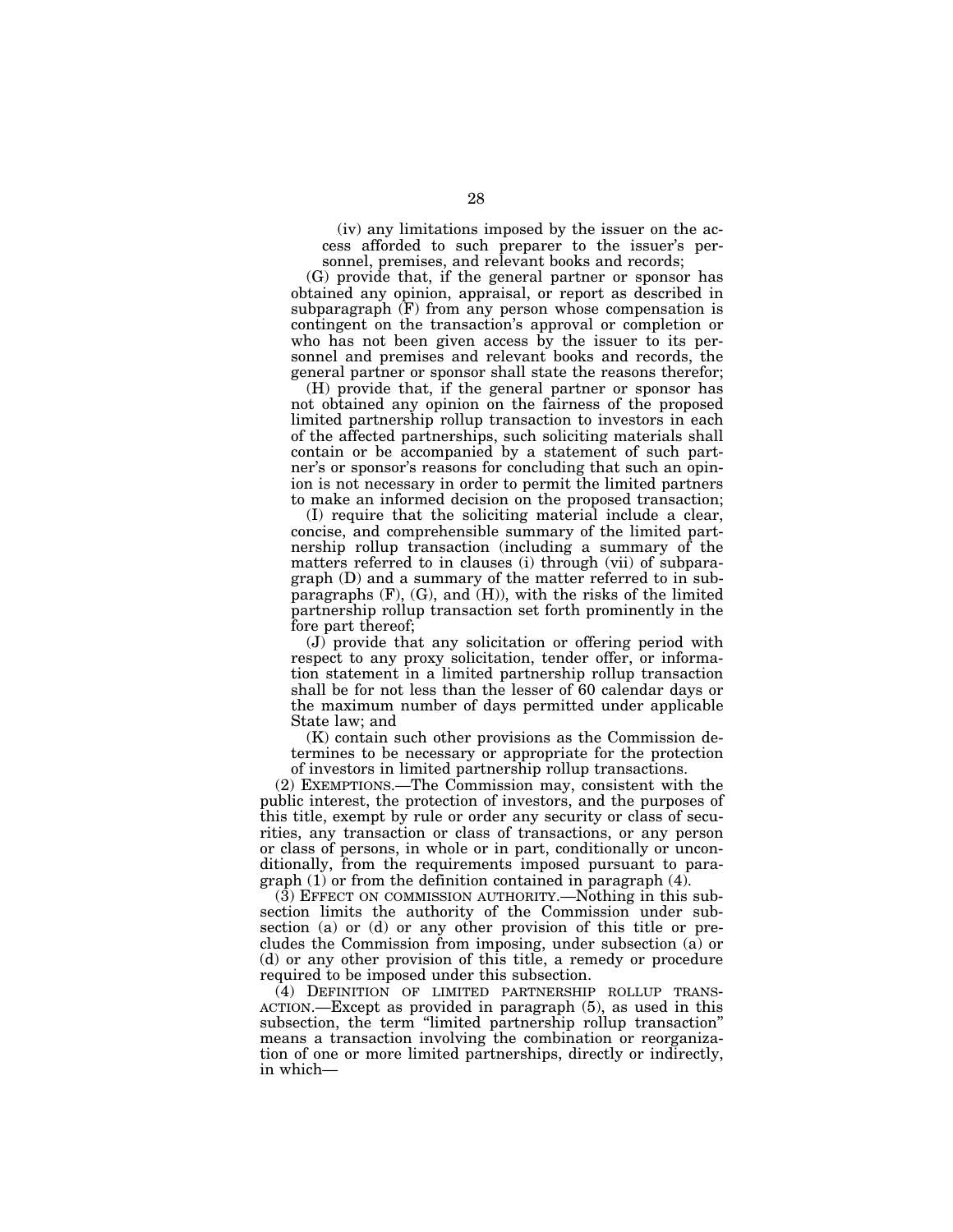(A) some or all of the investors in any of such limited partnerships will receive new securities, or securities in another entity, that will be reported under a transaction reporting plan declared effective before the date of enactment of this subsection by the Commission under section 11A;

(B) any of the investors' limited partnership securities are not, as of the date of filing, reported under a transaction reporting plan declared effective before the date of enactment of this subsection by the Commission under section 11A;

(C) investors in any of the limited partnerships involved in the transaction are subject to a significant adverse change with respect to voting rights, the term of existence of the entity, management compensation, or investment objectives; and

(D) any of such investors are not provided an option to receive or retain a security under substantially the same terms and conditions as the original issue.

(5) EXCLUSIONS FROM DEFINITION.—Notwithstanding paragraph (4), the term "limited partnership rollup transaction" does not include—

(A) a transaction that involves only a limited partnership or partnerships having an operating policy or practice of retaining cash available for distribution and reinvesting proceeds from the sale, financing, or refinancing of assets in accordance with such criteria as the Commission determines appropriate;

(B) a transaction involving only limited partnerships wherein the interests of the limited partners are repurchased, recalled, or exchanged in accordance with the terms of the preexisting limited partnership agreements for securities in an operating company specifically identified at the time of the formation of the original limited partnership;

(C) a transaction in which the securities to be issued or exchanged are not required to be and are not registered under the Securities Act of 1933;

(D) a transaction that involves only issuers that are not required to register or report under section 12, both before and after the transaction;

(E) a transaction, except as the Commission may otherwise provide by rule for the protection of investors, involving the combination or reorganization of one or more limited partnerships in which a non-affiliated party succeeds to the interests of a general partner or sponsor, if—

(i) such action is approved by not less than 662⁄3 percent of the outstanding units of each of the participating limited partnerships; and

(ii) as a result of the transaction, the existing general partners will receive only compensation to which they are entitled as expressly provided for in the preexisting limited partnership agreements; or

(F) a transaction, except as the Commission may otherwise provide by rule for the protection of investors, in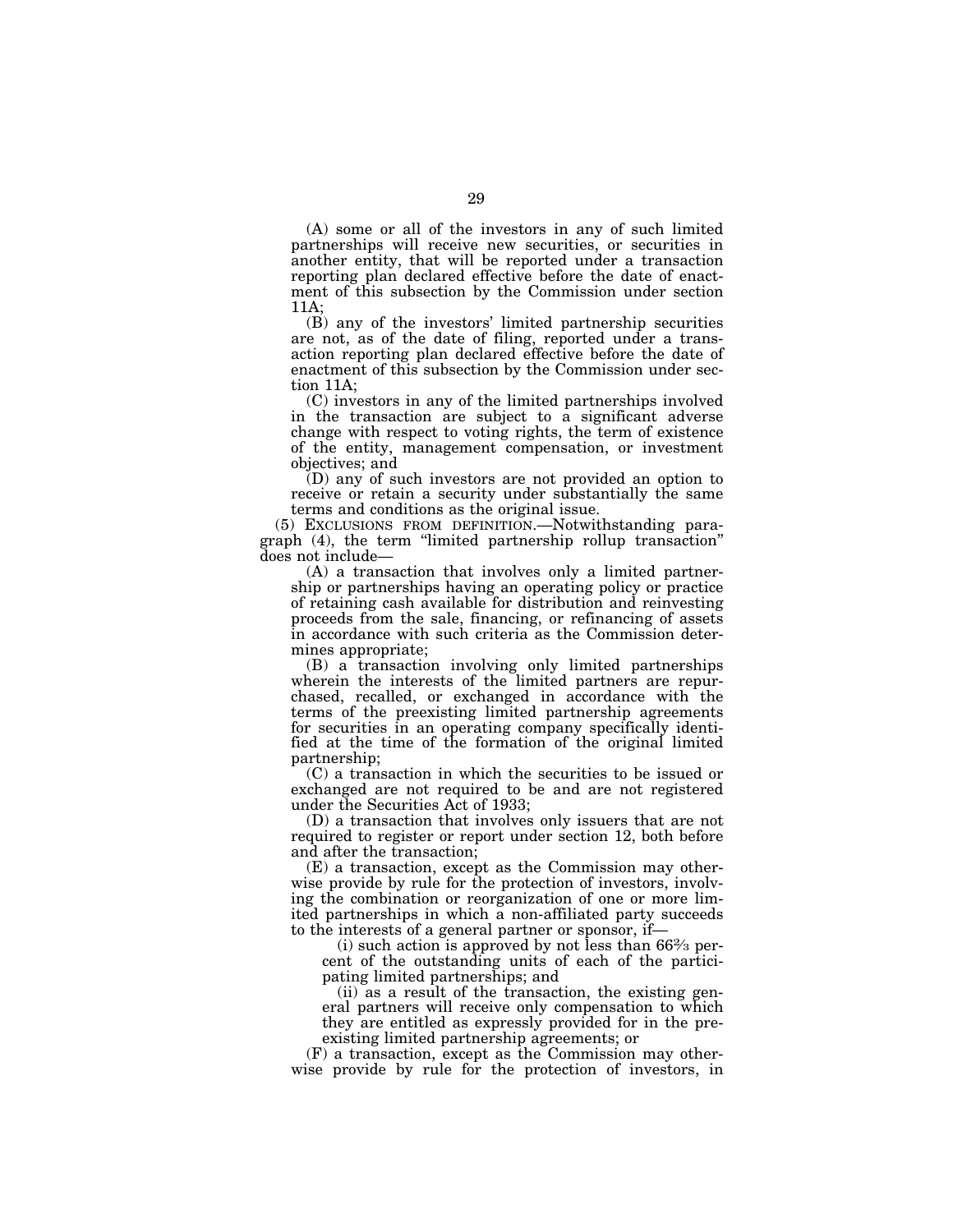which the securities offered to investors are securities of another entity that are reported under a transaction reporting plan declared effective before the date of enactment of this subsection by the Commission under section 11A, if—

(i) such other entity was formed, and such class of securities was reported and regularly traded, not less than 12 months before the date on which soliciting material is mailed to investors; and

(ii) the securities of that entity issued to investors in the transaction do not exceed 20 percent of the total outstanding securities of the entity, exclusive of any securities of such class held by or for the account of the entity or a subsidiary of the entity.

(i) DISCLOSURE OF PAY VERSUS PERFORMANCE.—The Commission shall, by rule, require each issuer to disclose in any proxy or consent solicitation material for an annual meeting of the shareholders of the issuer a clear description of any compensation required to be disclosed by the issuer under section 229.402 of title 17, Code of Federal Regulations (or any successor thereto), including, for any issuer other than an emerging growth company, information that shows the relationship between executive compensation actually paid and the financial performance of the issuer, taking into account any change in the value of the shares of stock and dividends of the issuer and any distributions. The disclosure under this subsection may include a graphic representation of the information re-

quired to be disclosed.<br>(i) DISCLOSURE OF HEDGING BY EMPLOYEES AND DIRECTORS.— The Commission shall, by rule, require each issuer to disclose in any proxy or consent solicitation material for an annual meeting of the shareholders of the issuer whether any employee or member of the board of directors of the issuer, or any designee of such employee or member, is permitted to purchase financial instruments (including prepaid variable forward contracts, equity swaps, collars, and exchange funds) that are designed to hedge or offset any decrease in the market value of equity securities—

(1) granted to the employee or member of the board of directors by the issuer as part of the compensation of the employee or member of the board of directors; or

(2) held, directly or indirectly, by the employee or member of the board of directors.

*(k) ESG DISCLOSURES.—* 

*(1) IN GENERAL.—Each issuer the securities of which are registered under section 12 or that is required to file annual reports under section 15(d) shall disclose in any proxy or consent solicitation material for an annual meeting of the shareholders—* 

*(A) a clear description of the views of the issuer about the link between ESG metrics and the long-term business strategy of the issuer; and* 

*(B) a description of any process the issuer uses to determine the impact of ESG metrics on the long-term business strategy of the issuer.* 

*(2) ESG METRICS DEFINED.—In this subsection, the term ''ESG metrics'' has the meaning given the term in part 210 of*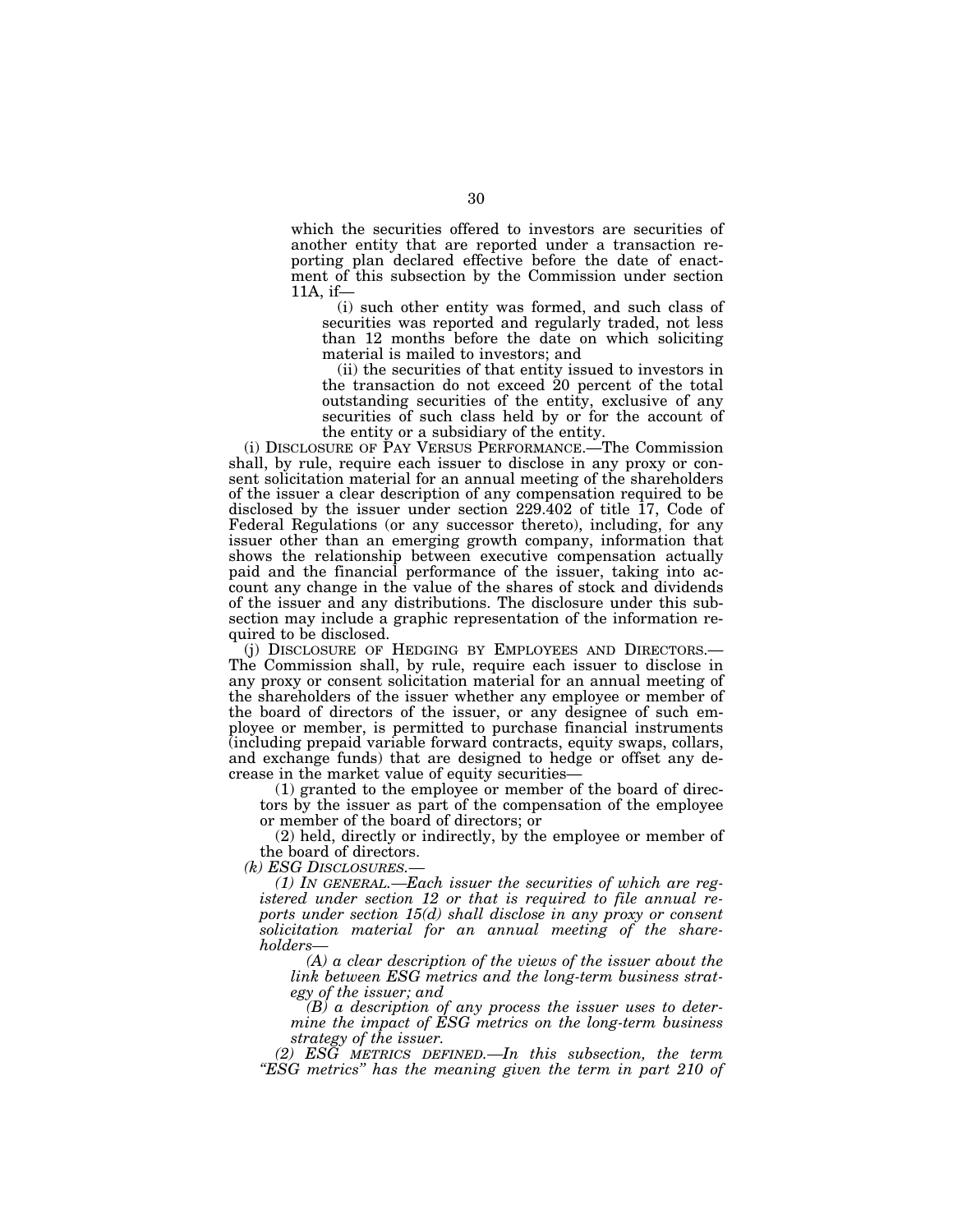*title 17, Code of Federal Regulations as amended pursuant to subsection (b) of the ESG Disclosure Simplification Act of 2019.* 

\* \* \* \* \* \* \*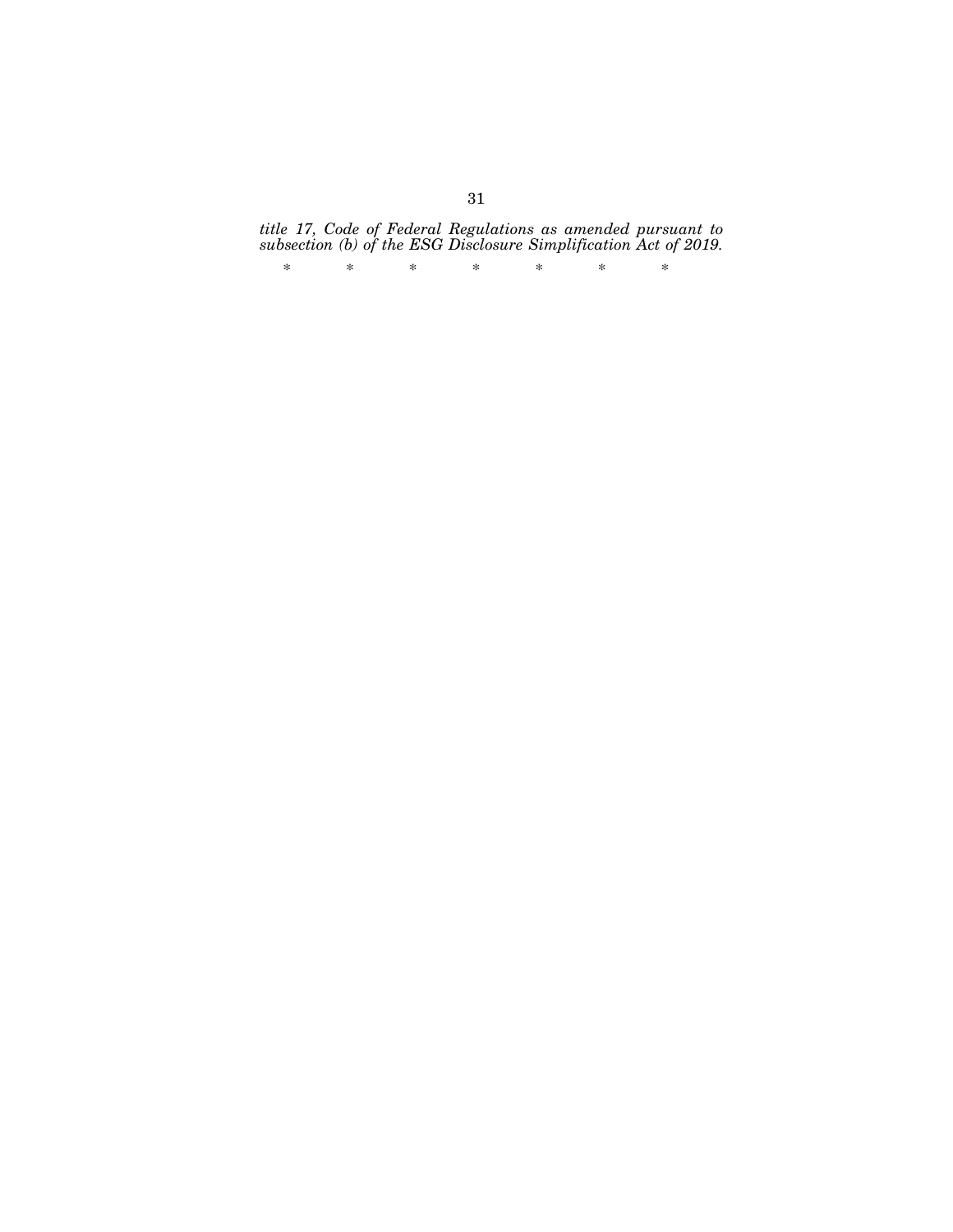# MINORITY VIEWS

Committee Republicans believe information that is useful for investment decisions should be disclosed. Unfortunately, H.R. 4329, the *ESG Disclosure Simplification Act of 2019,* is yet another Democrat mandatory disclosure bill that will not provide useful information to investors but will instead be costly for many public companies.

H.R. 4329 would require the SEC to create a ''Sustainable Finance Advisory Committee'' comprised of individuals and entities ''with an interest in sustainable finance.'' That committee would make rulemaking recommendations to the SEC, who would then be required to undertake a rulemaking to define ''ESG metrics.'' Under the bill, these "ESG metrics" would be "de facto material" for the purposes of disclosures under the Securities Exchange Act and the Securities Act.

Committee Republicans believe that information required to be made available to investors or prospective investors should be *actually material* (that is, actually useful) for investment decisions. Currently, under the Securities Exchange Act of 1934, public companies are required to file annual reports with the SEC to publicly disclose information that investors would find important to making investment decisions.1 If there is ESG-related information that is actually material to the investors of a public company, those companies are already required to make those disclosures. H.R. 4329 simply adds unnecessary, costly, and potentially very confusing disclosures for companies that do not need to make them. That will only discourage companies from going (or staying) public, which means fewer investment options for Main Street Americans saving for education or retirement.

Additionally, to the extent that the company is otherwise engaging in lawful activity, but not in ways that comport well with the ESG metrics developed by the Sustainable Finance Advisory Committee and/or the SEC, the required disclosure could (and likely would) be used to name and shame those companies, making the U.S. public markets less attractive to such companies. Instead of attacking American companies, Committee Republicans want to support American businesses and everyday Americans trying to save their hard-earned money. Like so many of the Democrat-sponsored mandatory disclosure bills from the 116th Congress, the bill has a greater appeal to a social activists than Main Street investors.

Committee Republicans are also concerned that the bill fails to define ''ESG metrics'' and leaves it to the SEC to do the difficult work of figuring out how to make this bill workable. SEC Commissioner Hester Peirce has highlighted this difficulty: ''[t]he collection

<sup>1</sup>*See* 15 U.S.C. § 78m(a); *see also, e.g.,* Securities Exchange Act rule 12b–20.